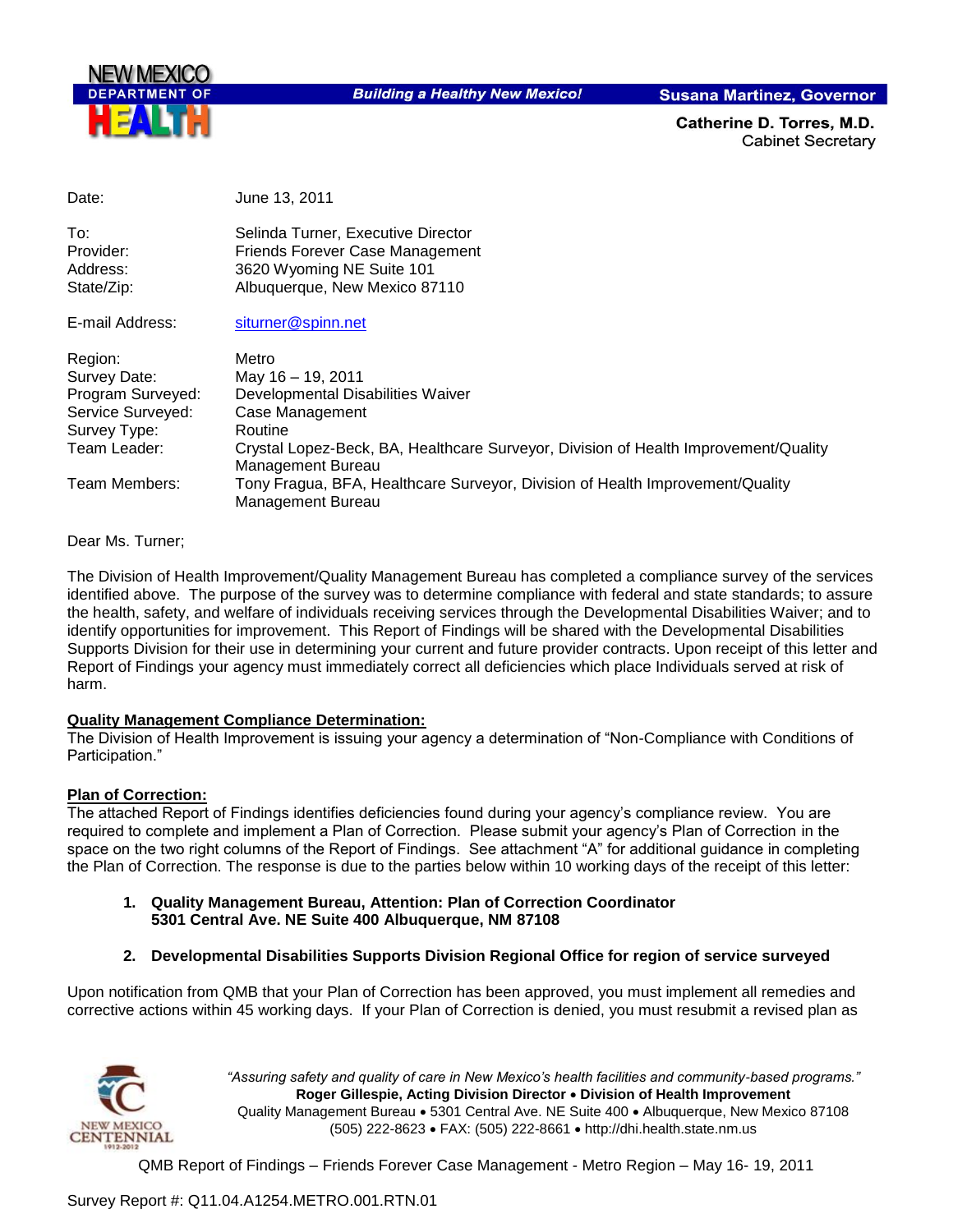soon as possible for approval, as all remedies must still be completed within 45 working days of the receipt of this letter.

Failure to submit, complete or implement your Plan of Correction within the 45 day required time frames may result in the imposition of a \$200 per day Civil Monetary Penalty until it is received, completed and/or implemented.

#### **Request for Informal Reconsideration of Findings (IRF):**

If you disagree with a finding of deficient practice, you have 10 working days upon receipt of this notice to request an IRF. Submit your request for an IRF in writing to:

> QMB Deputy Bureau Chief 5301 Central Ave NE Suite #400 Albuquerque, NM 87108 Attention: IRF request

See Attachment "C" for additional guidance in completing the request for Informal Reconsideration of Findings. The request for an IRF will not delay the implementation of your Plan of Correction which must be completed within 45 working days. Providers may not appeal the nature or interpretation of the standard or regulation, the team composition or sampling methodology. If the IRF approves the modification or removal of a finding, you will be advised of any changes.

Please call the Plan of Correction Coordinator at 505-222-8647 if you have questions about the Report of Findings or Plan of Correction. Thank you for your cooperation and for the work you perform.

Sincerely,

*Crystal Lopez-Beck, BA*

Crystal Lopez-Beck, BA Team Lead/Healthcare Surveyor Division of Health Improvement Quality Management Bureau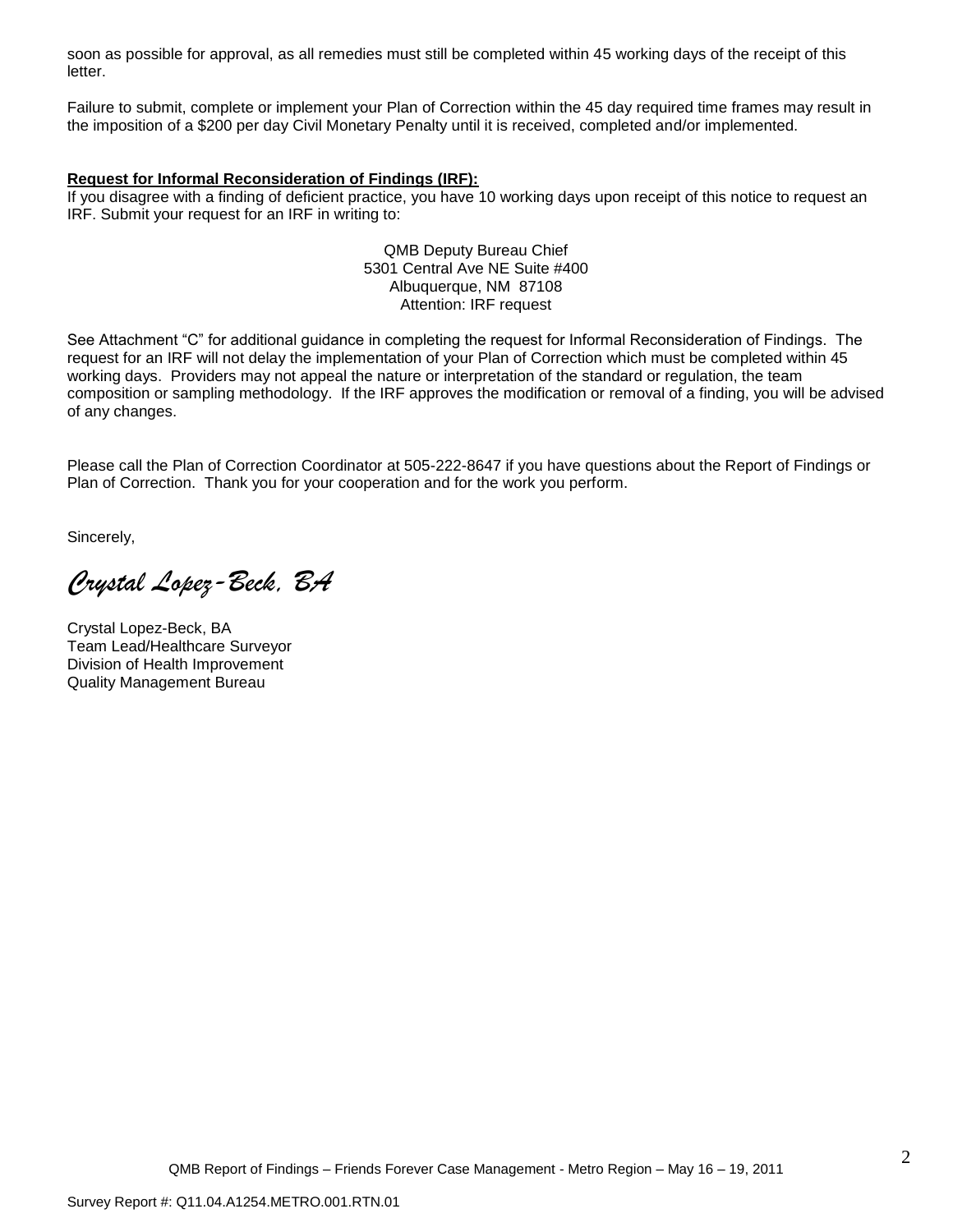| <b>Survey Process Employed:</b>      |                                                                                                                                                                |                                                                                                                                                                                                            |
|--------------------------------------|----------------------------------------------------------------------------------------------------------------------------------------------------------------|------------------------------------------------------------------------------------------------------------------------------------------------------------------------------------------------------------|
| <b>Entrance Conference Date:</b>     | May 16, 2011                                                                                                                                                   |                                                                                                                                                                                                            |
| Present:                             | <b>Friends Forever Case Management</b><br>Selinda Turner, Executive Director/Case Manager Supervisor                                                           |                                                                                                                                                                                                            |
|                                      | <b>DOH/DHI/QMB</b><br>Crystal Lopez-Beck, BA, Team Lead/Healthcare Surveyor<br>Tony Fragua, BFA, Healthcare Surveyor                                           |                                                                                                                                                                                                            |
| <b>Exit Conference Date:</b>         | May 19, 2011                                                                                                                                                   |                                                                                                                                                                                                            |
| Present:                             |                                                                                                                                                                | <b>Friends Forever Case Management</b><br>Selinda Turner, Executive Director/Case Manager Supervisor                                                                                                       |
|                                      | <b>DOH/DHI/QMB</b>                                                                                                                                             | Crystal Lopez-Beck, BA, Team Lead/Healthcare Surveyor<br>Tony Fragua, BFA, Healthcare Surveyor                                                                                                             |
| Administrative Locations Visited     | Number:                                                                                                                                                        | 1                                                                                                                                                                                                          |
| <b>Total Sample Size</b>             | Number:                                                                                                                                                        | 12<br>2 - Jackson Class Members<br>10 - Non-Jackson Class Members                                                                                                                                          |
| Records Reviewed (Persons Served)    | Number:                                                                                                                                                        | 12                                                                                                                                                                                                         |
| Case Managers Interviewed            | Number:                                                                                                                                                        | $\overline{2}$                                                                                                                                                                                             |
| <b>Administrative Files Reviewed</b> | <b>Billing Records</b><br>$\bullet$<br><b>Medical Records</b><br><b>Personnel Files</b><br>$\bullet$<br><b>Training Records</b><br>$\bullet$<br>٠<br>$\bullet$ | <b>Incident Management Records</b><br><b>Agency Policy and Procedures</b><br><b>Caregiver Criminal History Screening Records</b><br><b>Employee Abuse Registry</b><br>Quality Assurance / Improvement Plan |

- CC: Distribution List: DOH Division of Health Improvement
	- DOH Developmental Disabilities Supports Division
	- DOH Office of Internal Audit
	- HSD Medical Assistance Division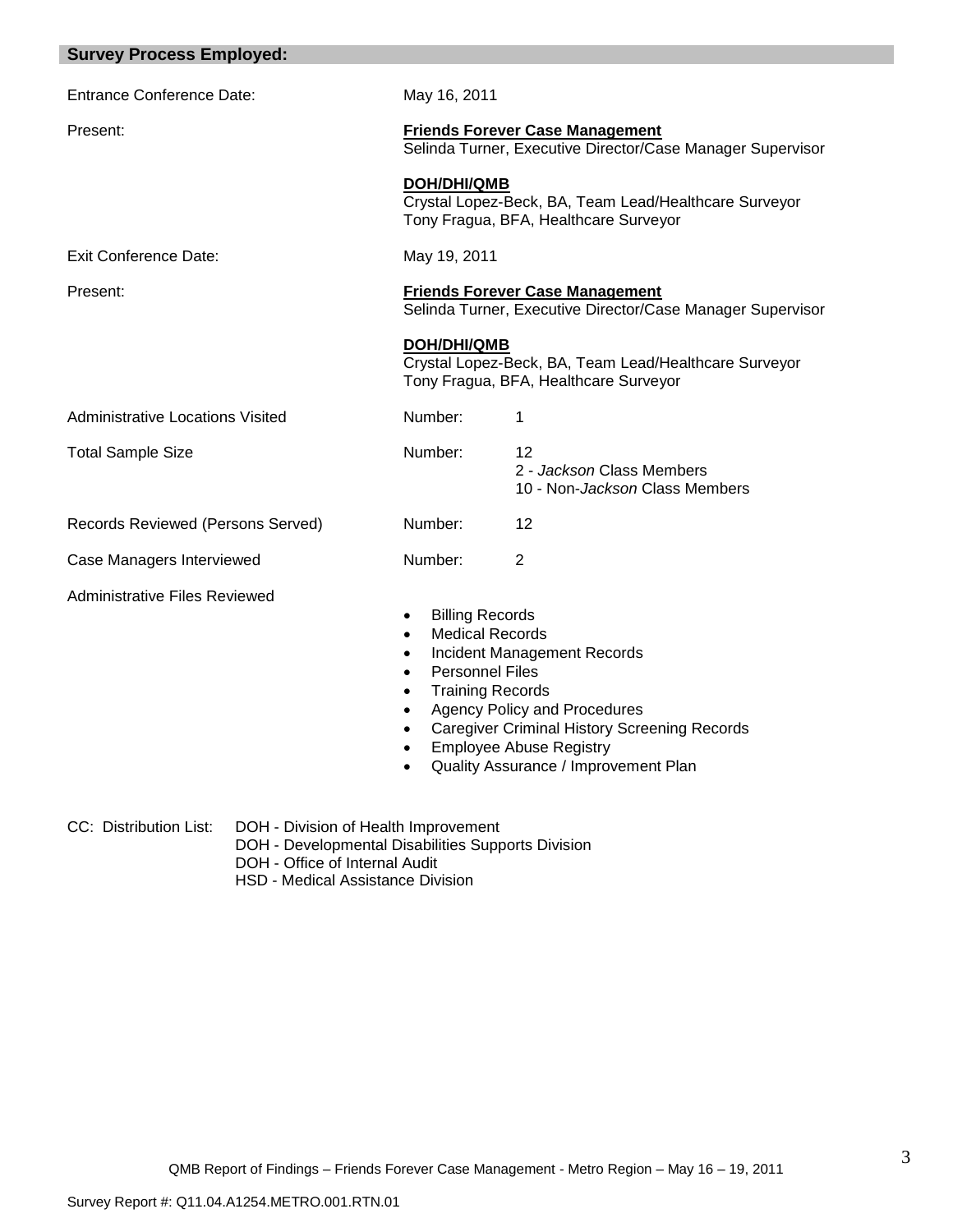#### **Attachment A**

# **Provider Instructions for Completing the QMB Plan of Correction (POC) Process**

### *Introduction:*

After a QMB Compliance Review, your QMB Report of Findings will be sent to you via US mail.

Each provider must develop and implement a Plan of Correction (POC) that identifies specific quality assurance and quality improvement activities the agency will implement to correct deficiencies and prevent continued non compliance.

Agencies must submit their Plan of Correction within 10 business days from the date you receive the QMB Report of Findings. (Providers who do not submit a POC within 10 days will be referred to the Internal Review Committee [IRC] for sanctions).

If you have questions about the Plan of Correction process, call the QMB Plan of Correction Coordinator at 505-222-8647 or email at [George.Perrault@state.nm.us](mailto:George.Perrault@state.nm.us) Requests for technical assistance must be requested through your DDSD Regional Office.

If you wish to dispute a finding on the official Report of Findings, you must file an Informal Reconsideration of Findings (IRF) request within ten (10) days of receiving your report. The POC process cannot resolve disputes regarding findings. Please note that you must still submit a POC for findings that are in question (see Attachment "C").

# *Instructions for Completing Agency POC:*

# *Required Content*

Your Plan of Correction should provide a step-by-step description of the methods to correct each deficient practice to prevent recurrence and information that ensures the regulation cited is in compliance. The remedies noted in your POC are expected to be added to your Agency"s required, annual Quality Assurance Plan. (see page 3, DDW standards, effective; April 1, 2007, Chapter 1, Section I Continuous Quality Management System)

If a deficiency has already been corrected, the plan should state how it was corrected, the completion date (date the correction was accomplished), and how possible recurrence of the deficiency will be prevented.

The Plan of Correction you submit needs to address *each deficiency* in the two right hand columns with:

- 1. How the corrective action will be accomplished for all cited deficiencies in the report of findings;
- 2. How your Agency will identify all other individuals having the potential to be affected by the same deficient practice;
- 3. What measures will be put into place or what systemic changes will be made to ensure that the deficient practice will not reoccur and corrective action is sustained;
- 4. How your Agency plans to monitor corrective actions utilizing its continuous Quality Assurance/Quality Improvement Plan to assure solutions in the plan of correction are achieved and sustained, including (if appropriate):
	- Details about how and when Consumer and Personnel files are audited by Agency personnel to ensure they contain required documents;
	- Your processes for ensuring that all staff are trained in Core Competencies, Incident Reporting, and Individual-Specific service requirements, etc;
	- How accuracy in Billing documentation is assured;
	- How health, safety is assured;
	- For Case Management Providers, how ISPs are reviewed to verify they meet requirements, how the timeliness of LOC packet submissions and consumer visits are tracked;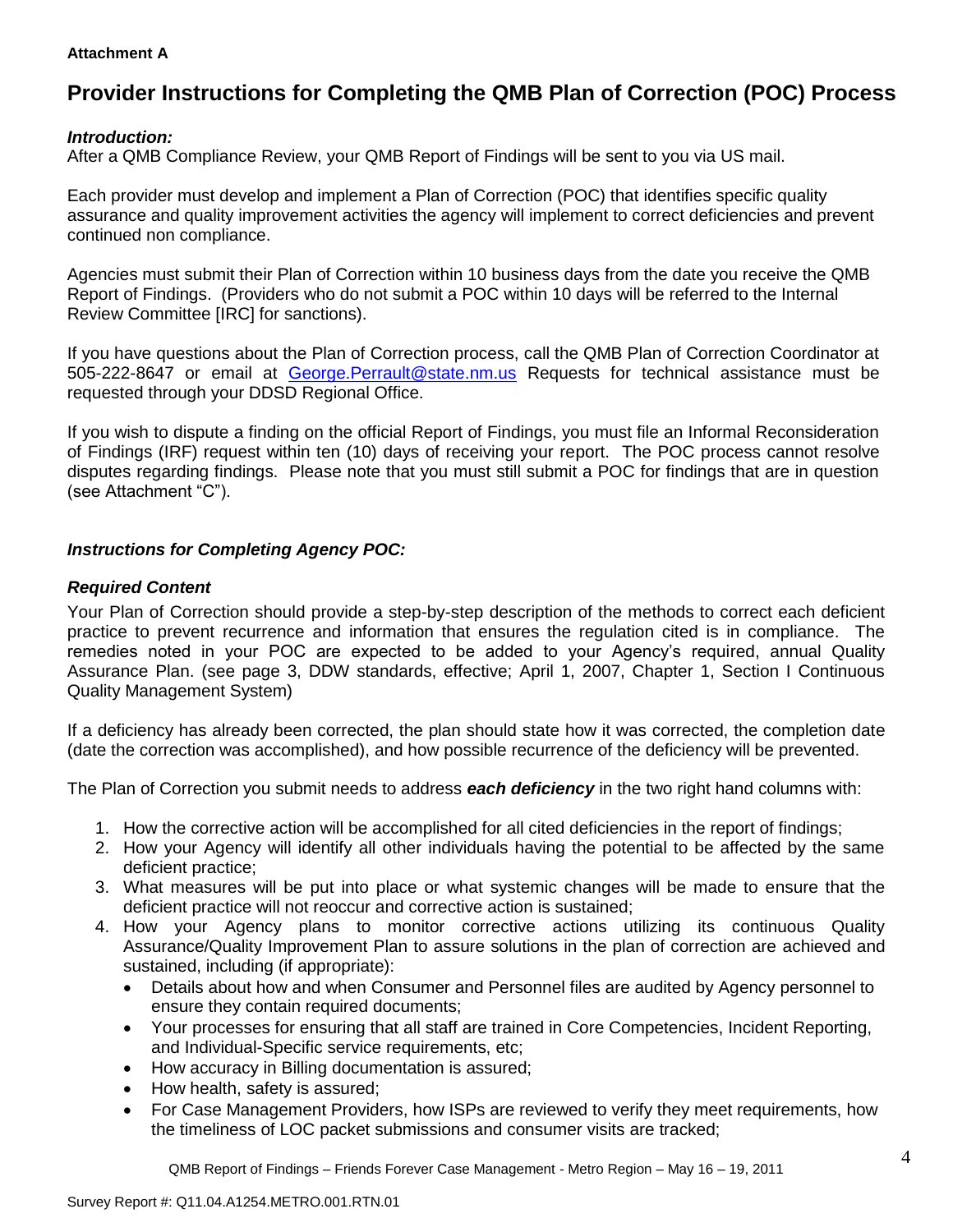- Your process for gathering, analyzing and responding to Quality data, and
- Details about Quality Targets in various areas, current status, Root Cause Analyses about why Targets were not met, and remedies implemented.
- 5. The individual"s title responsible for the Plan of Correction and completion date.

*Note:* **Instruction or in-service of staff alone may not be a sufficient plan of correction.** This is a good first step toward correction, but additional steps should be taken to ensure the deficiency is corrected and will not recur.

### *Completion Dates*

The plan of correction must include a **completion date** (entered in the far right-hand column). Be sure the date is **realistic** in the amount of time your Agency will need to correct the deficiency; not to exceed 45 days.

Direct care issues should be corrected immediately and monitored appropriately. Some deficiencies may require a staged plan to accomplish total correction. Deficiencies requiring replacement of equipment, etc., may require more time to accomplish correction but should show reasonable time frames.

# *Plan of Correction Submission Requirements*

- 1. Your Plan of Correction must be completed on the official QMB Survey Report of Findings/Plan of Correction Form and received by QMB within ten (10) business days from the date you received the report of findings.
- 2. If you have questions about the POC process, call the POC Coordinator, George Perrault at 505-222- 8647 for assistance.
- 3. For Technical Assistance (TA) in developing or implementing your POC, contact your local DDSD Regional Office.
- 4. Submit your POC to George Perrault, POC Coordinator in any of the following ways:
	- a. Electronically at [George.Perrault@state.nm.us](mailto:George.Perrault@state.nm.us)
	- b. Faxed to 505-222-8661, or
	- c. Mailed to QMB, 5301 Central Avenue SW, Suite 400, Albuquerque, NM 87108
- 5. Do not send supporting documentation to QMB until after your POC has been approved by QMB.
- 6. QMB will notify you when your POC has been "approve" or "denied."
	- a. Whether your POC is "approved," or "denied," you will have a maximum of 45 business days from the date of receipt of your Report of Findings to correct all survey deficiencies.
	- b. If your POC is "Denied" it must be revised and resubmitted as soon as possible, as the 45 working day limit is in effect.
	- c. If your POC is "Denied" a second time your agency may be referred to the Internal Review Committee.
	- d. You will receive written confirmation that your POC has been approved by QMB and a final deadline for completion of your POC.
- 7. Failure to submit your POC within 10 days without prior approval of an extension by QMB will result in a referral to the Internal Review Committee and the possible implementation of monetary penalties and/or sanctions.
- 8. Revisions, Modifications or Extensions to your Plan of Correction (post QMB approval) must be made in writing and submitted to the Plan of Correction Coordinator at QMB, prior to the due date and are approved on a case-by-case basis. No changes may be made to your POC or the timeframes for implementation without written approval of the POC Coordinator.

### *POC Document Submission Requirements*

Once your POC has been approved by the QMB Plan of Correction Coordinator you must submit copies of documents as evidence that all deficiencies have been corrected, as follows.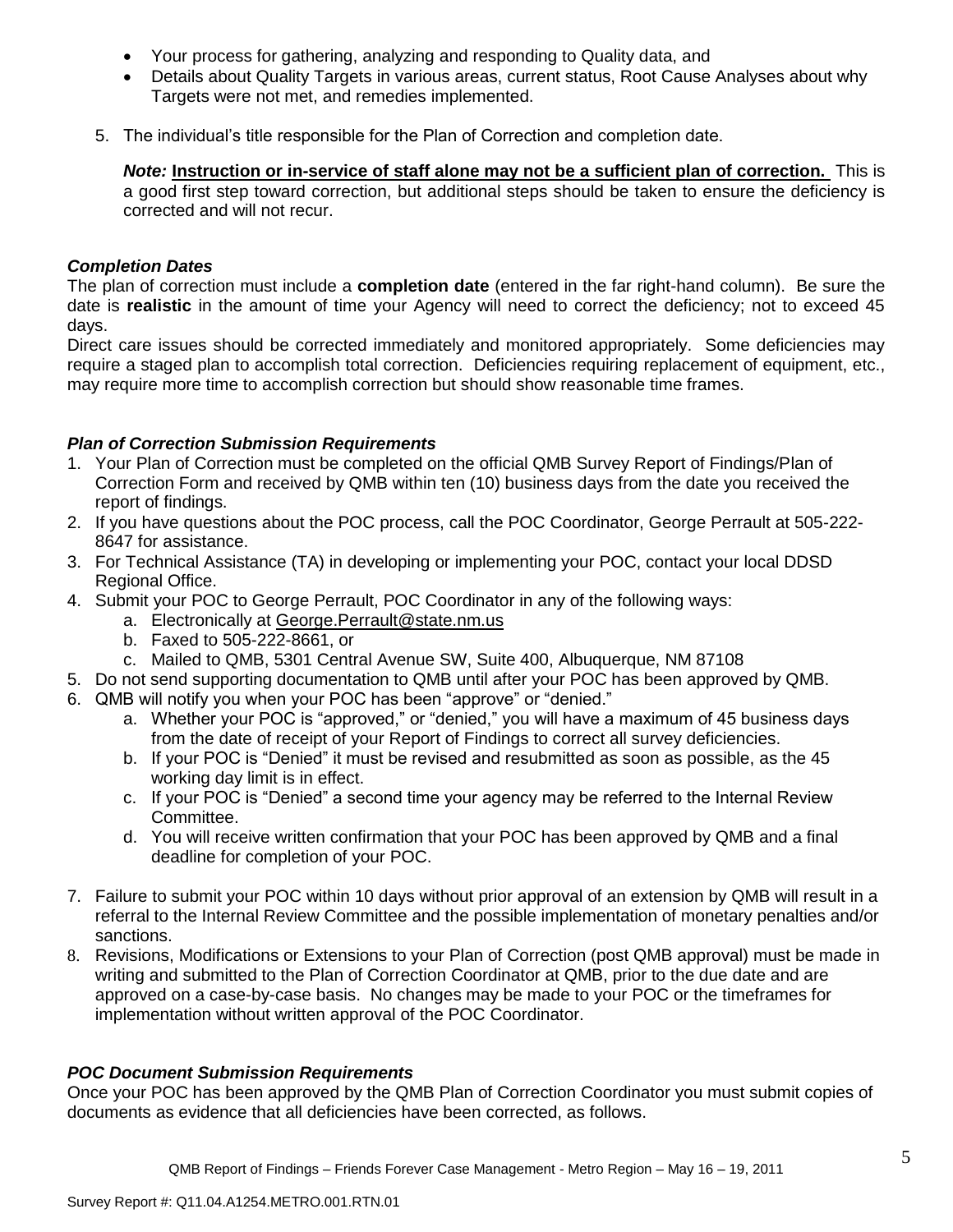- 1. Your internal documents are due within a *maximum* of 45 business days of receipt of your Report of Findings.
- 2. You may submit your documents by postal mail, fax, or electronically on disc or scanned and attached to e-mails.
- 3. All submitted documents *must be annotated*: please be sure the tag numbers and Identification numbers are indicated on each document submitted. Documents which are not annotated with the Tag number and Identification number may not be accepted.
- 4. Do not submit original documents; hard copies or scanned and electronically submitted copies are fine. Originals must be maintained in the agency file(s) per DDSD Standards.
- 5. In lieu of some documents, you may submit copies of file or home audit forms that clearly indicate cited deficiencies have been corrected, other attestations of correction must be approved by the Plan of Correction Coordinator prior to their submission.
- 6. For billing deficiencies, you must submit:
	- a. Evidence of an internal audit of billing documentation for a sample of individuals and timeframes;
	- b. Copies of "void and adjust" forms submitted to correct all over-billed or unjustified units billed identified during your internal audit.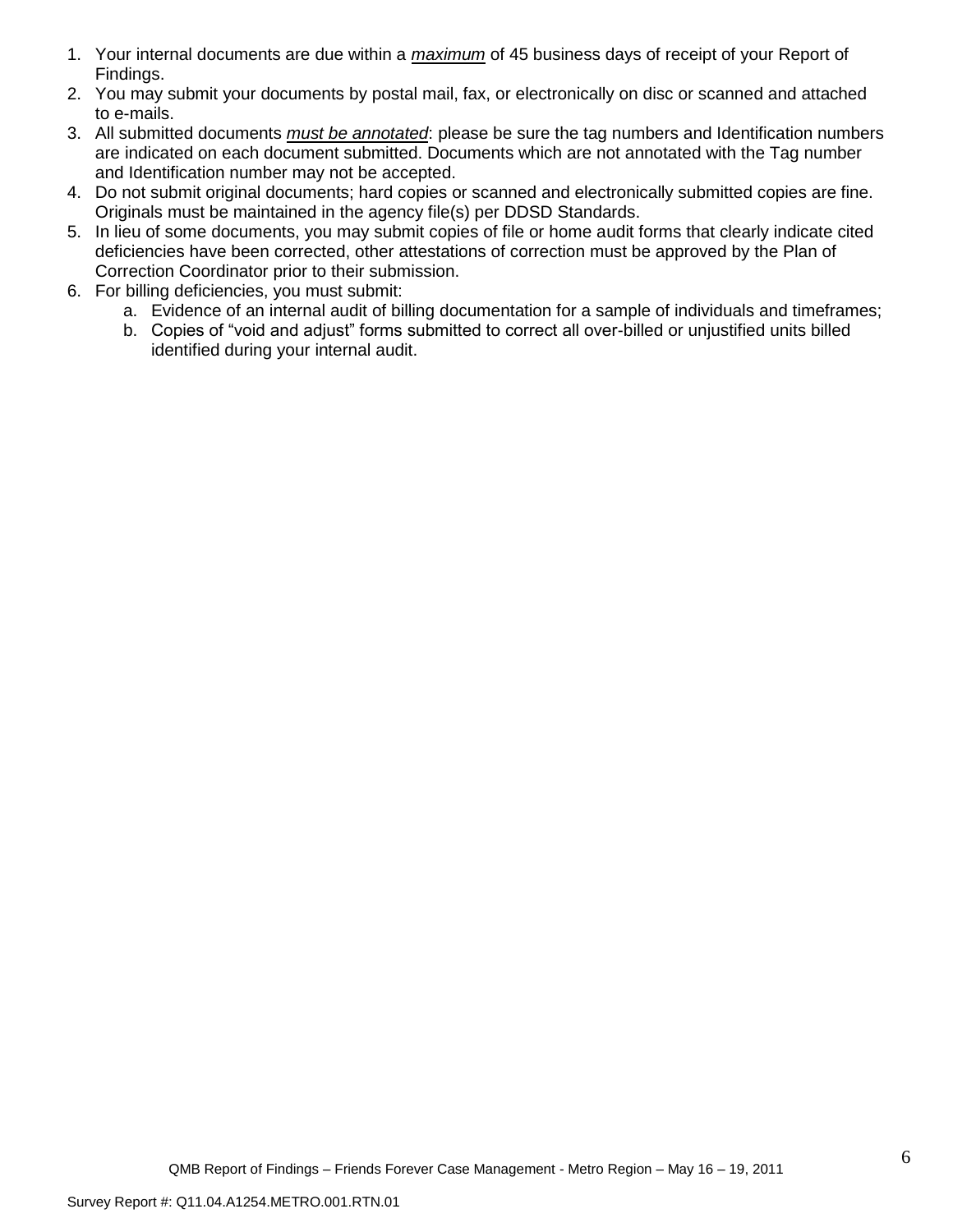Each deficiency in your Report of Findings is scored on a Scope and Severity Scale. The culmination of each deficiency"s Scope and Severity is used to determine degree of compliance to standards and regulations and level of QMB Compliance Determination.

|                 |                                                                            |                                                  |                                  | <b>SCOPE</b>                    |                                             |
|-----------------|----------------------------------------------------------------------------|--------------------------------------------------|----------------------------------|---------------------------------|---------------------------------------------|
|                 |                                                                            |                                                  | <b>Isolated</b><br>$01\% - 15\%$ | <b>Pattern</b><br>$16\% - 79\%$ | <b>Widespread</b><br>$80\% - 100\%$         |
|                 | Immediate Jeopardy to<br>High Impact<br>individual health and or<br>safety |                                                  | J.                               | $K_{\cdot}$                     | L.                                          |
|                 |                                                                            | <b>Actual harm</b>                               | G.                               | н.                              | Τ.                                          |
| <b>SEVERITY</b> | Medium<br>Impact                                                           | No Actual Harm<br>Potential for more than        | D.                               | Ε.                              | $F.$ (3 or<br>more)                         |
|                 |                                                                            | minimal harm                                     | $D.$ (2 or<br>less)              |                                 | $F.$ (no<br>conditions of<br>participation) |
|                 | <b>Impact</b><br><b>Low</b>                                                | No Actual Harm<br>Minimal potential for<br>harm. | А.                               | <b>B.</b>                       | C.                                          |

# **Scope and Severity Definitions:**

### • Isolated:

A deficiency that is limited to 1% to 15% of the sample, usually impacting few individuals in the sample.

### • Pattern:

A deficiency that impacts a number or group of individuals from 16% to 79% of the sample is defined as a pattern finding. Pattern findings suggest the need for system wide corrective actions.

Widespread:

A deficiency that impacts most or all (80% to 100%) of the individuals in the sample is defined as widespread or pervasive. Widespread findings suggest the need for system wide corrective actions as well as the need to implement a Continuous Quality Improvement process to improve or build infrastructure. Widespread findings could be referred to the Internal Review Committee for review and possible actions or sanctions.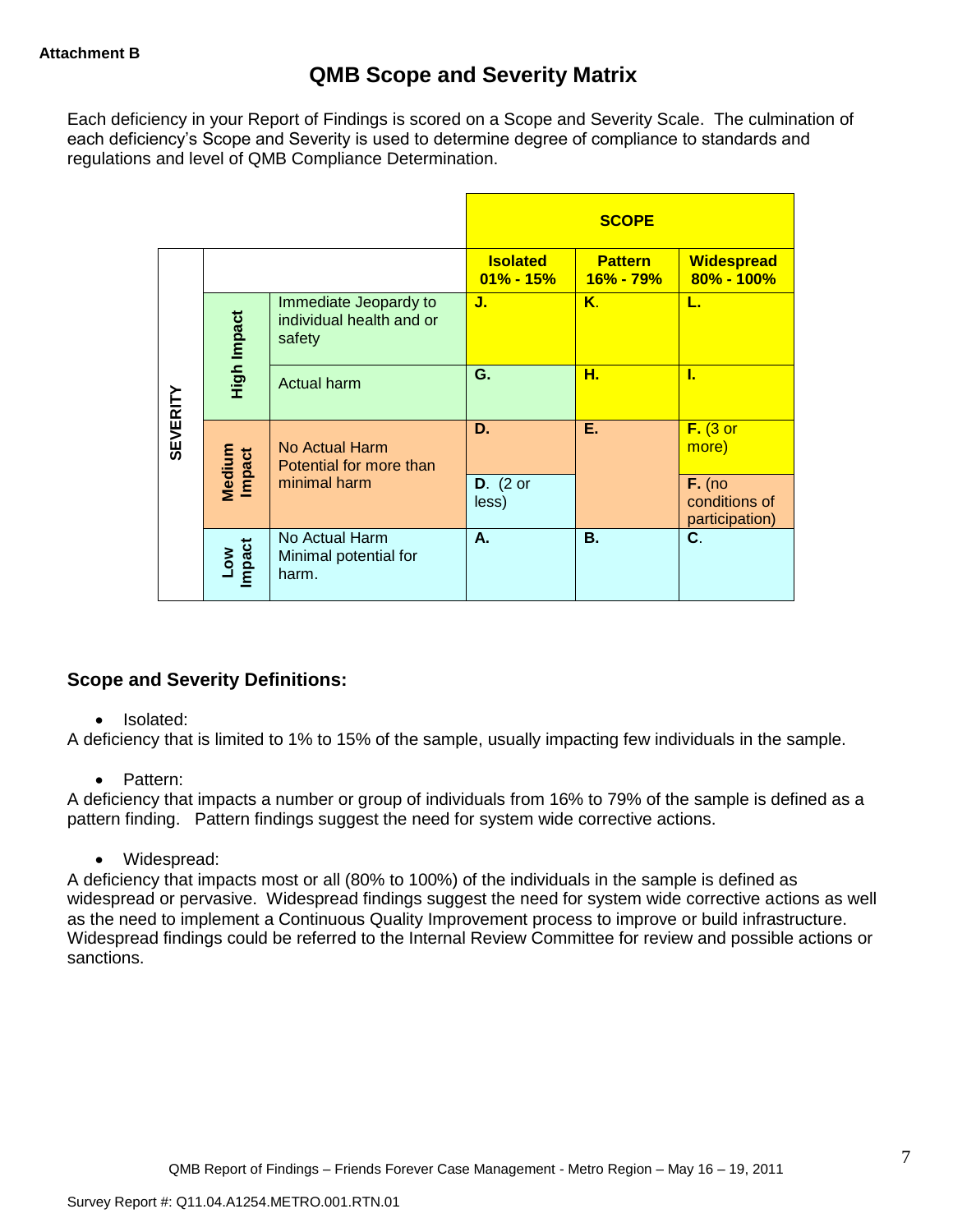# **QMB Determinations of Compliance**

"Substantial Compliance with Conditions of Participation"

The QMB determination of "Substantial Compliance with Conditions of Participation" indicates that a provider is in substantial compliance with all "Conditions of Participation" and other standards and regulations. The agency has obtained a level of compliance such that there is a minimal potential for harm to individuals" health and safety. To qualify for a determination of Substantial Compliance with Conditions of Participation, the provider must be in compliance with all Conditions of Participation.

"Non-Compliance with Conditions of Participation"

The QMB determination of "Non-Compliance with Conditions of Participation" indicates that a provider is out of compliance with one (1) or more "Conditions of Participation." This non-compliance, if not corrected, is likely to result in a serious negative outcome or the potential for more than minimal harm to individuals" health and safety.

Providers receiving a repeat determination of 'Non-Compliance' may be referred by QMB to the Internal Review Committee (IRC) for consideration of remedies and possible actions.

"Sub-Standard Compliance with Conditions of Participation":

The QMB determination of "Sub-Standard Compliance with Conditions of Participation" indicates a provider is significantly out of compliance with Conditions of Participation and/or has:

- Multiple findings of widespread non-compliance with any standard or regulation with a significant potential for more than minimal harm.
- Any finding of actual harm or Immediate Jeopardy.

Providers receiving a repeat determination of 'Substandard Compliance' will be referred by QMB to the Internal Review Committee (IRC) for consideration of remedies and possible actions.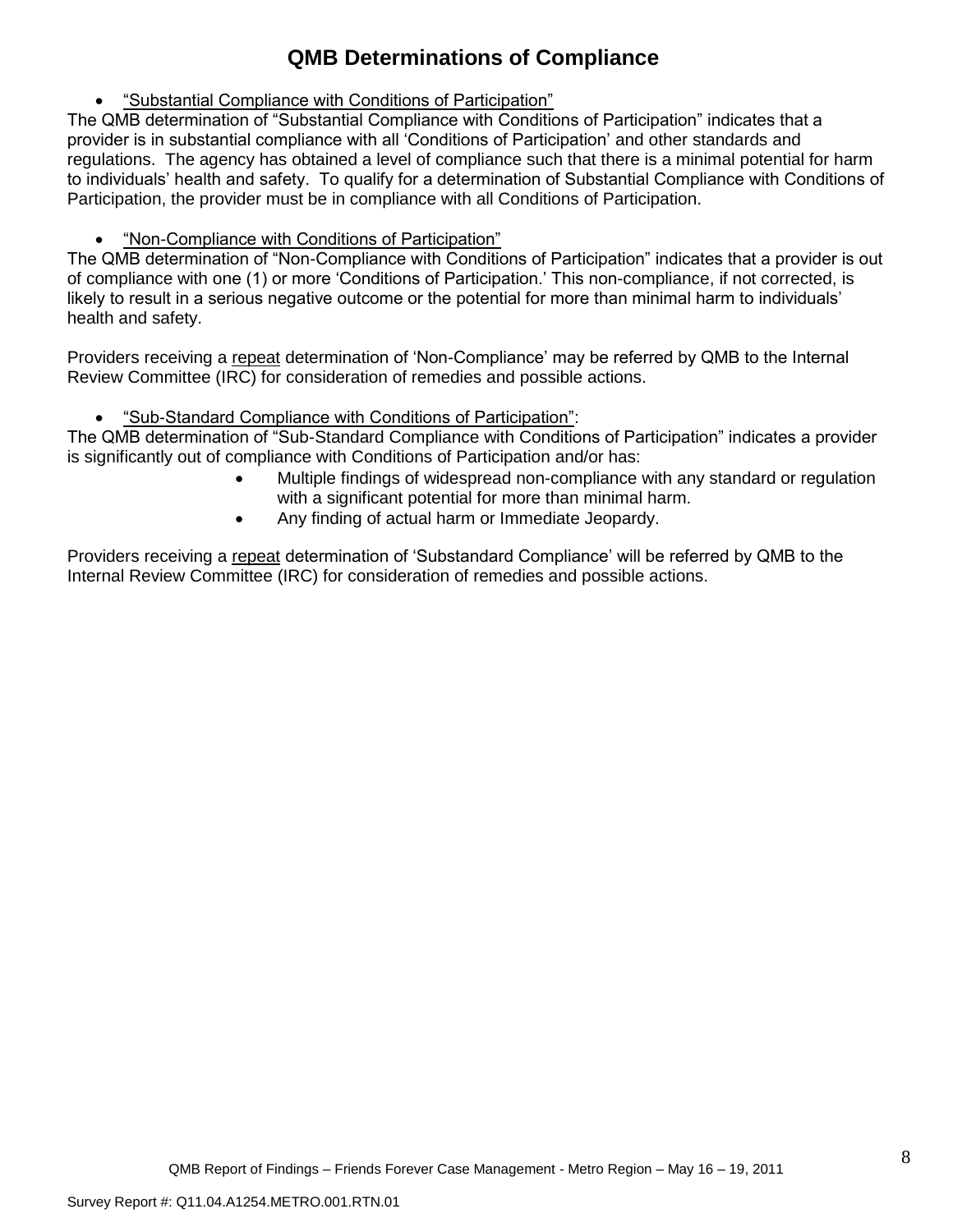# **Guidelines for the Provider Informal Reconsideration of Finding (IRF) Process**

#### **Introduction:**

Throughout the QMB Survey process, surveyors are openly communicating with providers. Open communication means that surveyors have clarified issues and/or requested missing information before completing the review. Regardless, there may still be instances where the provider disagrees with a specific finding. Providers may use the following process to informally dispute a finding.

#### **Instructions:**

- 1. The Informal Reconsideration of the Finding (IRF) request must be in writing to the QMB Deputy Bureau Chief **within 10 working days** of receipt of the final report.
- 2. The written request for an IRF must be completed on the QMB Request for Informal Reconsideration of Finding Form available on the QMB website:<http://dhi.health.state.nm.us/qmb>
- 3. The written request for an IRF must specify in detail the request for reconsideration and why the finding is inaccurate.
- 4. The IRF request must include all supporting documentation or evidence.

#### **The following limitations apply to the IRF process:**

- The request for an IRF and all supporting evidence must be received within 10 days.
- Findings based on evidence requested during the survey and not provided may not be subject to reconsideration.
- The supporting documentation must be new evidence not previously reviewed or requested by the survey team.
- Providers must continue to complete their Plan of Correction during the IRF process
- Providers may not request an IRF to challenge the sampling methodology.
- Providers may not request an IRF based on disagreement with the nature of the standard or regulation.
- Providers may not request an IRF to challenge the team composition.
- Providers may not request an IRF to challenge the QMB compliance determination or the length of their DDSD provider contract.

A Provider forfeits the right to an IRF if the request is not made within 10 working days of receiving the report and/or does not include all supporting documentation or evidence to show compliance with the standards and regulations.

QMB has 30 working days to complete the review and notify the provider of the decision. The request will be reviewed by the IRF committee. The Provider will be notified in writing of the ruling; no face to face meeting will be conducted.

When a Provider requests that a finding be reconsidered, it does not stop or delay the Plan of Correction process. **Providers must continue to complete the Plan of Correction, including the finding in dispute regardless of the IRF status.** If a finding is removed or modified, it will be noted and removed or modified from the Report of Findings. It should be noted that in some cases a Plan of Correction may be completed prior to the IRF process being completed. The provider will be notified in writing on the decisions of the IRF committee.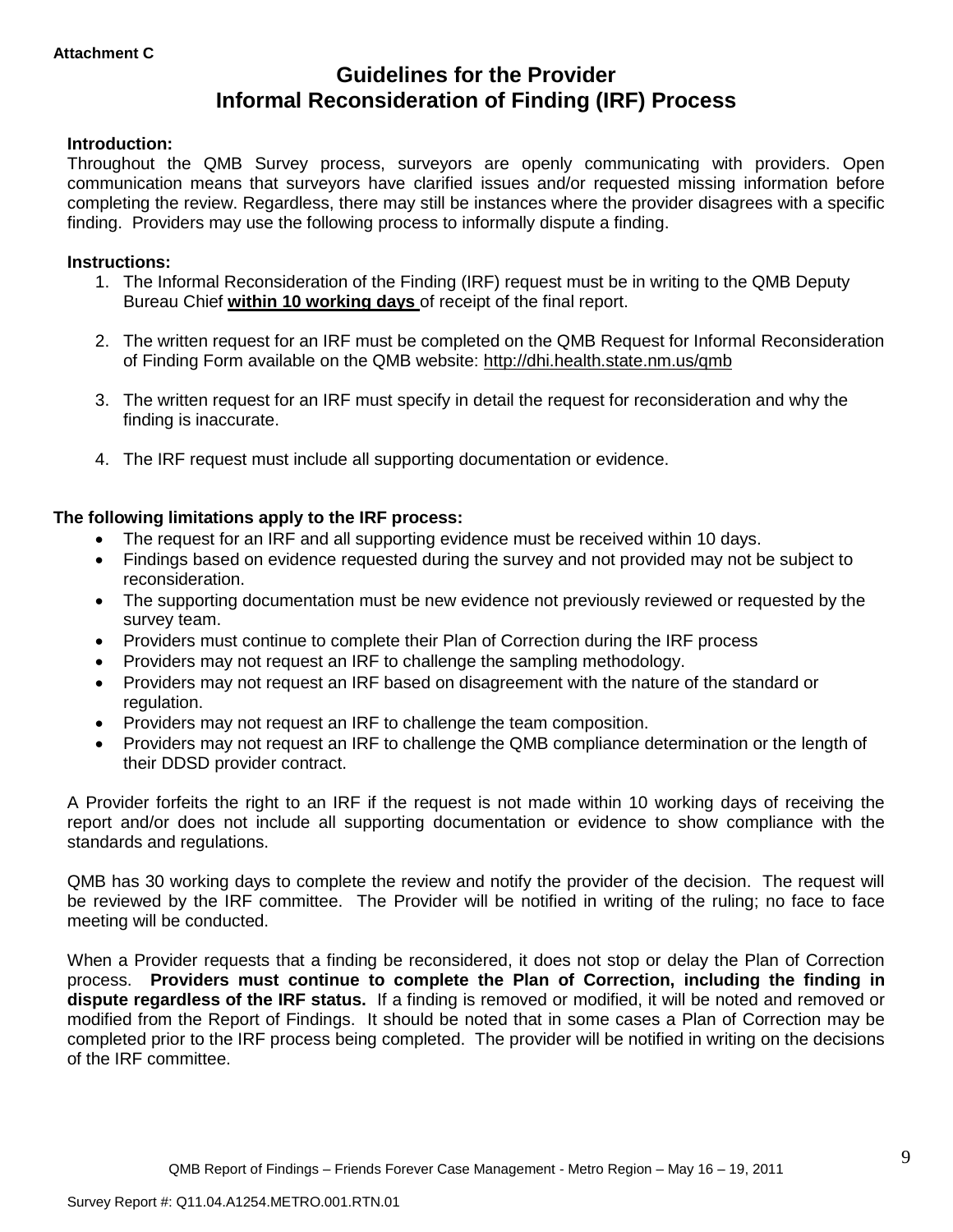| <b>Agency:</b>   | Friends Forever Case Management - Metro Region |
|------------------|------------------------------------------------|
| Program:         | Developmental Disabilities Waiver              |
| Service:         | Case Management                                |
| Monitoring Type: | <b>Routine Survey</b>                          |
| Date of Survey:  | May 16 - 19, 2011                              |

| <b>Standard of Care</b>                               | <b>Deficiency</b>                                         | <b>Agency Plan of Correction and</b> | <b>Date</b><br><b>Due</b> |
|-------------------------------------------------------|-----------------------------------------------------------|--------------------------------------|---------------------------|
|                                                       |                                                           | <b>Responsible Party</b>             |                           |
| Tag # 1A03 CQI System                                 | <b>Scope and Severity Rating: C</b>                       |                                      |                           |
| Developmental Disabilities (DD) Waiver Service        | Based on record review, the Agency failed to              |                                      |                           |
| Standards effective 4/1/2007                          | establish and implement a quality improvement             |                                      |                           |
| <b>CHAPTER 1 I. PROVIDER AGENCY</b>                   | system, as it relates specifically to case                |                                      |                           |
| <b>ENROLLMENT PROCESS</b>                             | management.                                               |                                      |                           |
| I. Continuous Quality Management System:              |                                                           |                                      |                           |
| Prior to approval or renewal of a DD Waiver           | Review of the Agency's Quality Improvement plan           |                                      |                           |
| Provider Agreement, the Provider Agency is            | did not contain the following:                            |                                      |                           |
| required to submit in writing the current Continuous  |                                                           |                                      |                           |
| Quality Improvement Plan to the DOH for approval.     | A monitoring protocol that provides for the               |                                      |                           |
| In addition, on an annual basis DD Waiver Provider    | evaluation of quality, effectiveness and                  |                                      |                           |
| Agencies shall develop or update and implement        | continued need for services and supports                  |                                      |                           |
| the Continuous Quality Improvement Plan. The CQI      | provided to the individual.                               |                                      |                           |
| Plan shall be used to 1) discover strengths and       |                                                           |                                      |                           |
| challenges of the provider agency, as well as         | Annual satisfaction surveys with individuals<br>$\bullet$ |                                      |                           |
| strengths, and barriers individuals experience in     | regarding case management services.                       |                                      |                           |
| receiving the quality, quantity, and meaningfulness   |                                                           |                                      |                           |
| of services that he or she desires; 2) build on       | How the Agency will maintain regular<br>$\bullet$         |                                      |                           |
| strengths and remediate individual and provider       | communication with all providers delivering               |                                      |                           |
| level issues to improve the provider's service        | services and products to the individual.                  |                                      |                           |
| provision over time. At a minimum the CQI Plan        |                                                           |                                      |                           |
| shall address how the agency will collect, analyze,   |                                                           |                                      |                           |
| act on data and evaluate results related to:          |                                                           |                                      |                           |
| Individual access to needed services and<br>(1)       |                                                           |                                      |                           |
| supports;                                             |                                                           |                                      |                           |
| Effectiveness and timeliness of implementation<br>(2) |                                                           |                                      |                           |
| of Individualized Service Plans;                      |                                                           |                                      |                           |
| Trends in achievement of individual outcomes<br>(3)   |                                                           |                                      |                           |
| in the Individual Service Plans;                      |                                                           |                                      |                           |
| Trends in medication and medical incidents<br>(4)     |                                                           |                                      |                           |
| leading to adverse health events;                     |                                                           |                                      |                           |
| Trends in the adequacy of planning and<br>(5)         |                                                           |                                      |                           |
| coordination of healthcare supports at both           |                                                           |                                      |                           |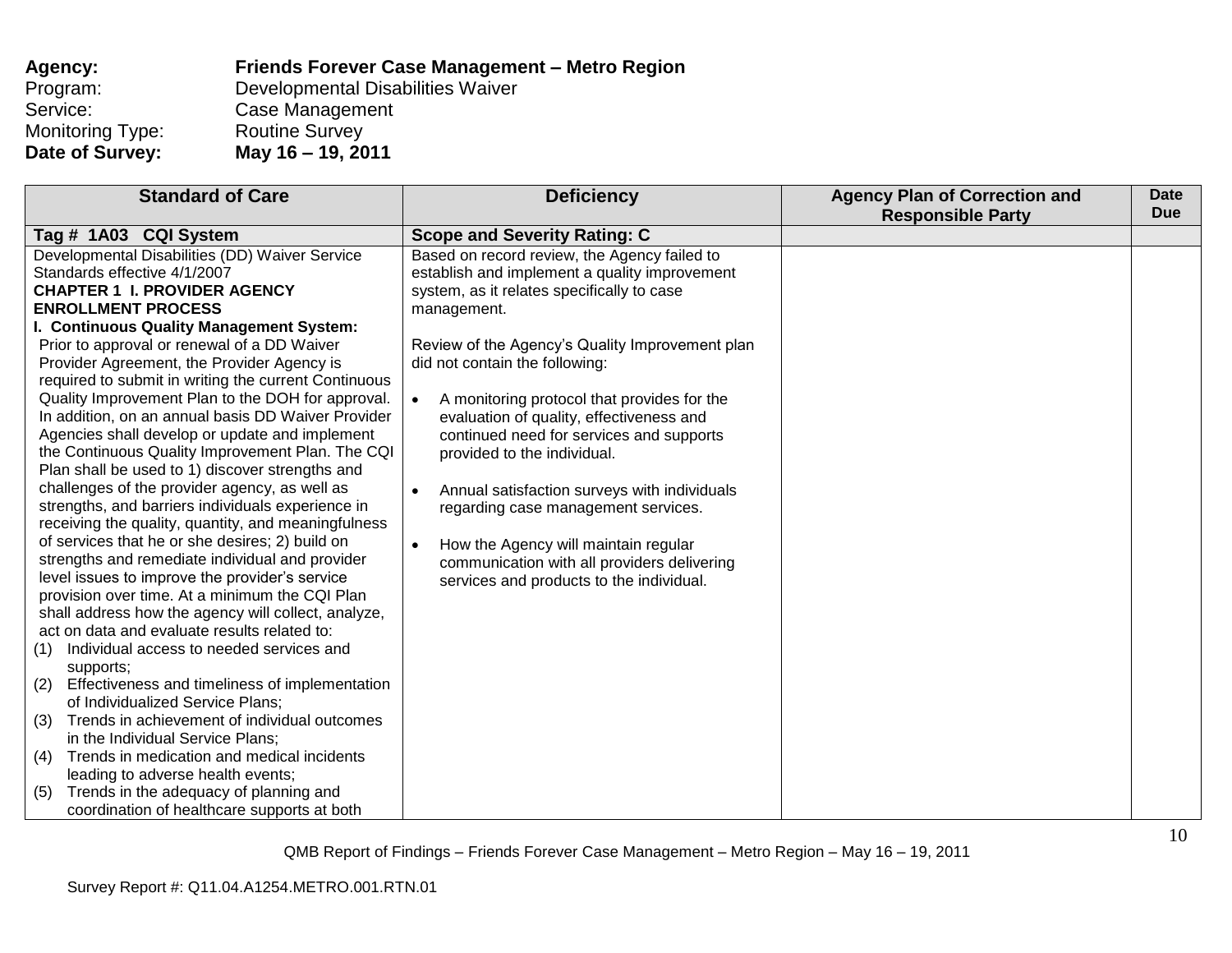| supervisory and direct support levels;<br>Quality and completeness documentation; and<br>(6)     |  |  |
|--------------------------------------------------------------------------------------------------|--|--|
| (7) Trends in individual and guardian satisfaction.                                              |  |  |
| Developmental Disabilities (DD) Waiver Service                                                   |  |  |
| Standards effective 4/1/2007                                                                     |  |  |
| DDSD DDW Std. Chapter 4.IV.C.1 Continuous<br><b>Quality Management System:</b>                   |  |  |
| Agency shall have an Internal Quality Assurance                                                  |  |  |
| and Improvement Plan with annual updates. At a                                                   |  |  |
| minimum does the Agency's Internal Quality                                                       |  |  |
| Assurance & Improvement Plan address the                                                         |  |  |
| following:<br>A monitoring protocol that provides for the                                        |  |  |
| evaluation of quality, effectiveness and                                                         |  |  |
| continued need for services and supports                                                         |  |  |
| provided to the individual.                                                                      |  |  |
| Assure that reports and ISPs meet required<br>$\bullet$                                          |  |  |
| timelines and include required content.                                                          |  |  |
|                                                                                                  |  |  |
| Annual satisfaction surveys with individuals<br>$\bullet$                                        |  |  |
| regarding case management services.                                                              |  |  |
| How the Agency will maintain regular<br>$\bullet$                                                |  |  |
| communication with all providers delivering                                                      |  |  |
| services and products to the individual.                                                         |  |  |
| 7.1.13.9 INCIDENT MANAGEMENT SYSTEM                                                              |  |  |
| <b>REPORTING REQUIREMENTS FOR COMMUNITY</b>                                                      |  |  |
| <b>BASED SERVICE PROVIDERS:</b>                                                                  |  |  |
| E. Quality Improvement System for Community                                                      |  |  |
| Based Service Providers: The community based<br>service provider shall establish and implement a |  |  |
| quality improvement system for reviewing alleged                                                 |  |  |
| complaints and incidents. The incident management                                                |  |  |
| system shall include written documentation of                                                    |  |  |
| corrective actions taken. The community based<br>service provider shall maintain documented      |  |  |
| evidence that all alleged violations are thoroughly                                              |  |  |
| investigated, and shall take all reasonable steps to                                             |  |  |
| prevent further incidents. The community based                                                   |  |  |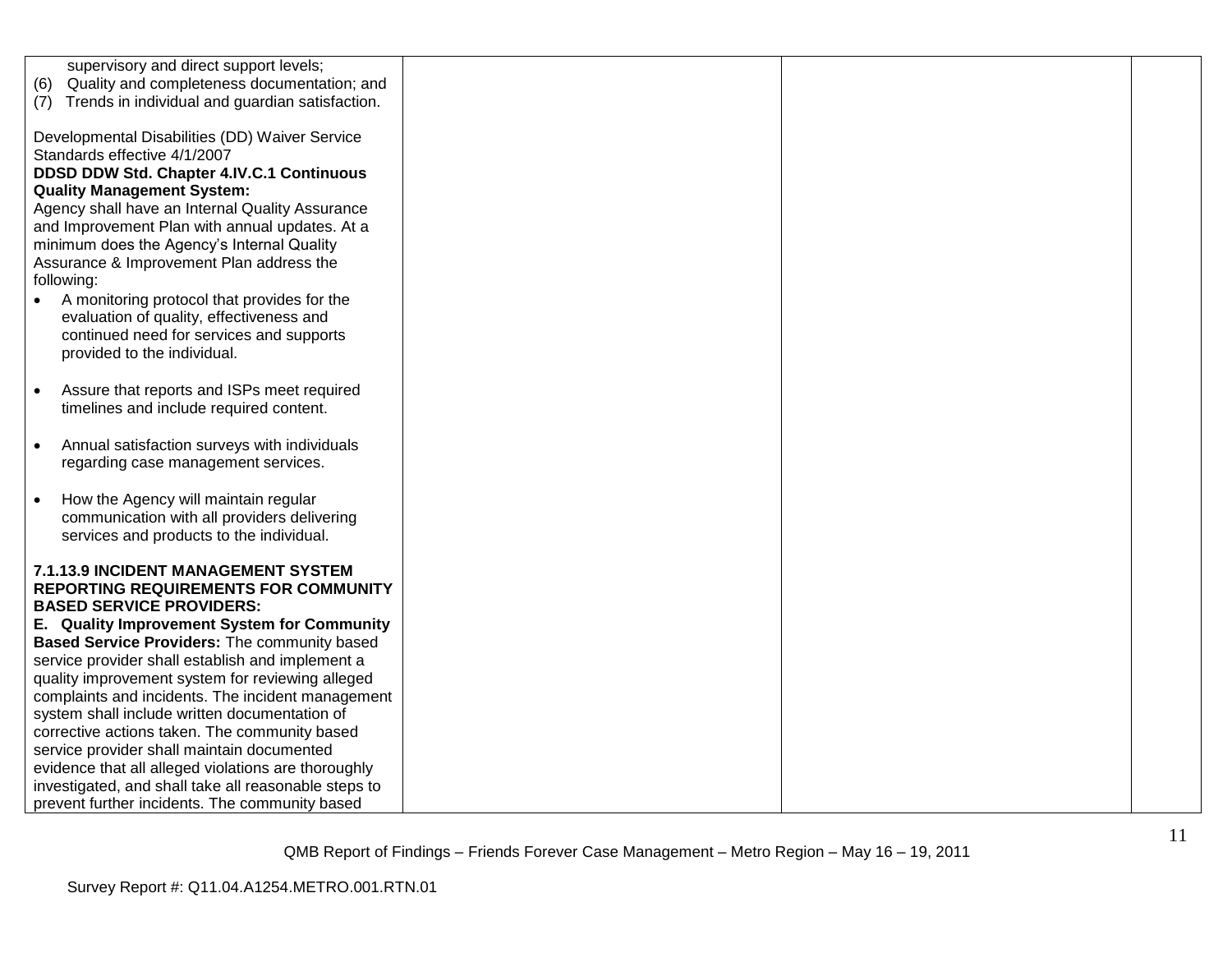| system: | service provider shall provide the following internal<br>monitoring and facilitating quality improvement                                                                                                                                                                                          |  |  |
|---------|---------------------------------------------------------------------------------------------------------------------------------------------------------------------------------------------------------------------------------------------------------------------------------------------------|--|--|
| (1)     | community based service providers funded<br>through the long-term services division to<br>provide waiver services shall have current<br>incident management policy and procedures in<br>place, which comply with the department's<br>current requirements;                                        |  |  |
| (2)     | community based service providers providing<br>developmental disabilities services must have<br>a designated incident management coordinator<br>in place;                                                                                                                                         |  |  |
| (4)     | community based service providers providing<br>developmental disabilities services must have<br>an incident management committee to address<br>internal and external incident reports for the<br>purpose of looking at internal root causes and<br>to take action on identified trends or issues. |  |  |
|         |                                                                                                                                                                                                                                                                                                   |  |  |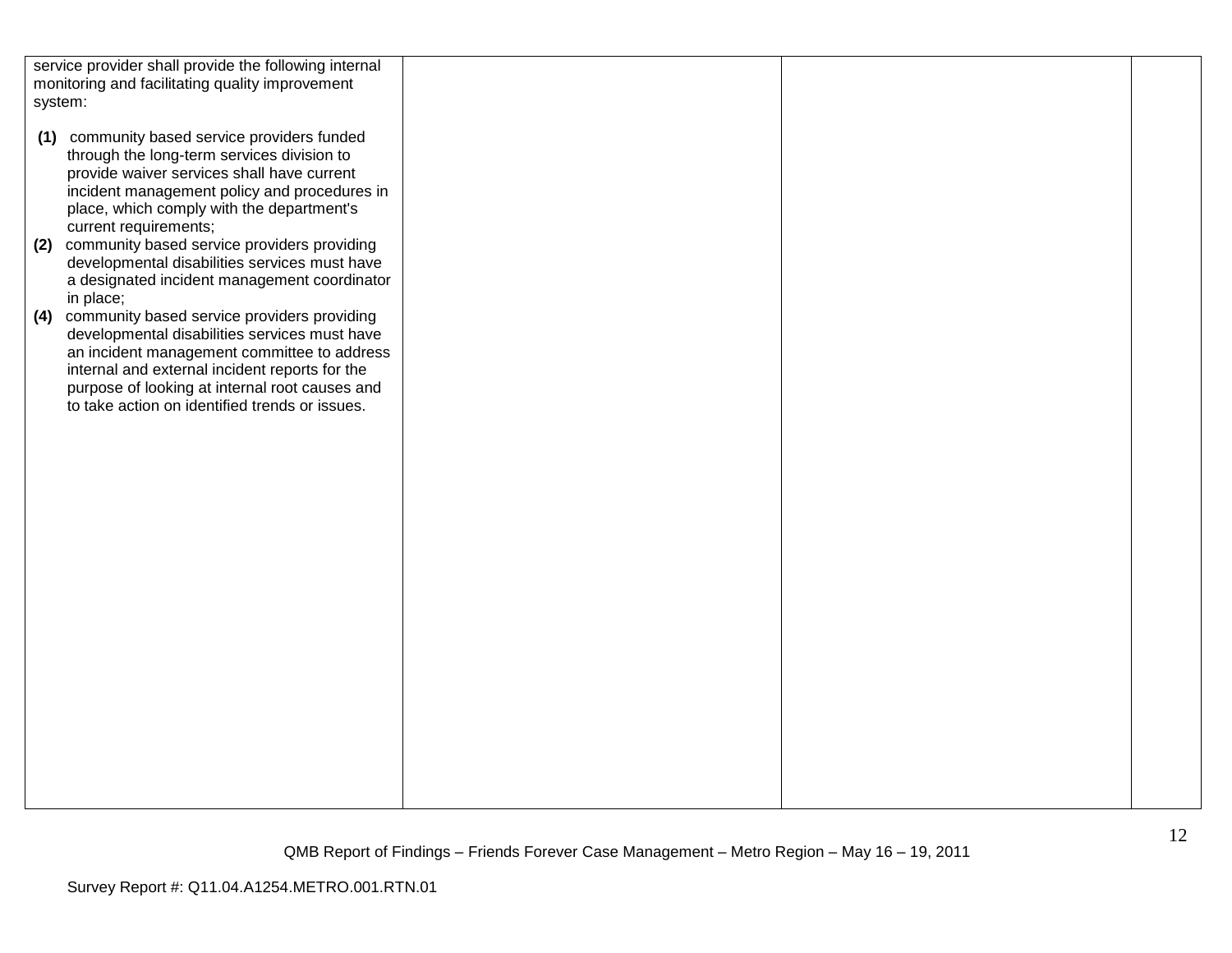| Tag #1A08 Agency Case File                              | <b>Scope and Severity Rating: B</b>                                                                    |  |
|---------------------------------------------------------|--------------------------------------------------------------------------------------------------------|--|
| Developmental Disabilities (DD) Waiver Service          | Based on record review, the Agency failed to                                                           |  |
| Standards effective 4/1/2007                            | maintain at the administrative office a confidential                                                   |  |
| <b>CHAPTER 1 II. PROVIDER AGENCY</b>                    | case file for 7 of 12 individuals.                                                                     |  |
| <b>REQUIREMENTS:</b> The objective of these standards   |                                                                                                        |  |
| is to establish Provider Agency policy, procedure       | Review of the Agency individual case files found the                                                   |  |
| and reporting requirements for DD Medicaid Waiver       | following items were not found, incomplete, and/or                                                     |  |
| program. These requirements apply to all such           | not current:                                                                                           |  |
| Provider Agency staff, whether directly employed or     |                                                                                                        |  |
| subcontracting with the Provider Agency. Additional     | • ISP Signature Page                                                                                   |  |
| Provider Agency requirements and personnel              | <sup>o</sup> None Found (#8)                                                                           |  |
| qualifications may be applicable for specific service   |                                                                                                        |  |
| standards.                                              | • ISP Teaching & Support Strategies                                                                    |  |
| D. Provider Agency Case File for the Individual:        | ° Individual #1 - TASS not found for:                                                                  |  |
| All Provider Agencies shall maintain at the             | ° Outcome Statement #1                                                                                 |  |
| administrative office a confidential case file for each | > Individual #1 "will be left alone for 1 $\frac{1}{2}$                                                |  |
| individual. Case records belong to the individual       | hours."                                                                                                |  |
| receiving services and copies shall be provided to      | $\triangleright$ "He will access the center alone for up to 1                                          |  |
| the receiving agency whenever an individual             | hour."                                                                                                 |  |
| changes providers. The record must also be made         |                                                                                                        |  |
| available for review when requested by DOH, HSD         | ° Individual #3 - TASS not found for:                                                                  |  |
| or federal government representatives for oversight     | ° Outcome Statement #2                                                                                 |  |
| purposes. The individual's case file shall include      | > "She will participate in career discovery."                                                          |  |
| the following requirements:                             |                                                                                                        |  |
| (1) Emergency contact information, including the        | ° Individual #5 - TASS not found for:                                                                  |  |
| individual's address, telephone number, names           | ° Outcome Statement #3                                                                                 |  |
| and telephone numbers of relatives, or guardian         | $\triangleright$ Individual #5 "will learn and participate in a                                        |  |
| or conservator, physician's name(s) and                 | variety of art projects."                                                                              |  |
| telephone number(s), pharmacy name, address             |                                                                                                        |  |
| and telephone number, and health plan if                | • Crisis Plans                                                                                         |  |
| appropriate;                                            | • Allergies                                                                                            |  |
| (2) The individual's complete and current ISP, with     |                                                                                                        |  |
| all supplemental plans specific to the individual,      | ° Individual #9 - As indicated by the IST section<br>of ISP the individual is required to have a plan. |  |
| and the most current completed Health                   |                                                                                                        |  |
| Assessment Tool (HAT);                                  |                                                                                                        |  |
| (3) Progress notes and other service delivery           | • Special Health Care Needs:                                                                           |  |
| documentation;                                          | • Nutritional Plan                                                                                     |  |
| (4) Crisis Prevention/Intervention Plans, if there are  | ° Individual #7 - As indicated by the IST section                                                      |  |
| any for the individual;                                 | of ISP the individual is required to have a plan.                                                      |  |
| (5) A medical history, which shall include at least     |                                                                                                        |  |
| demographic data, current and past medical              |                                                                                                        |  |
| diagnoses including the cause (if known) of the         |                                                                                                        |  |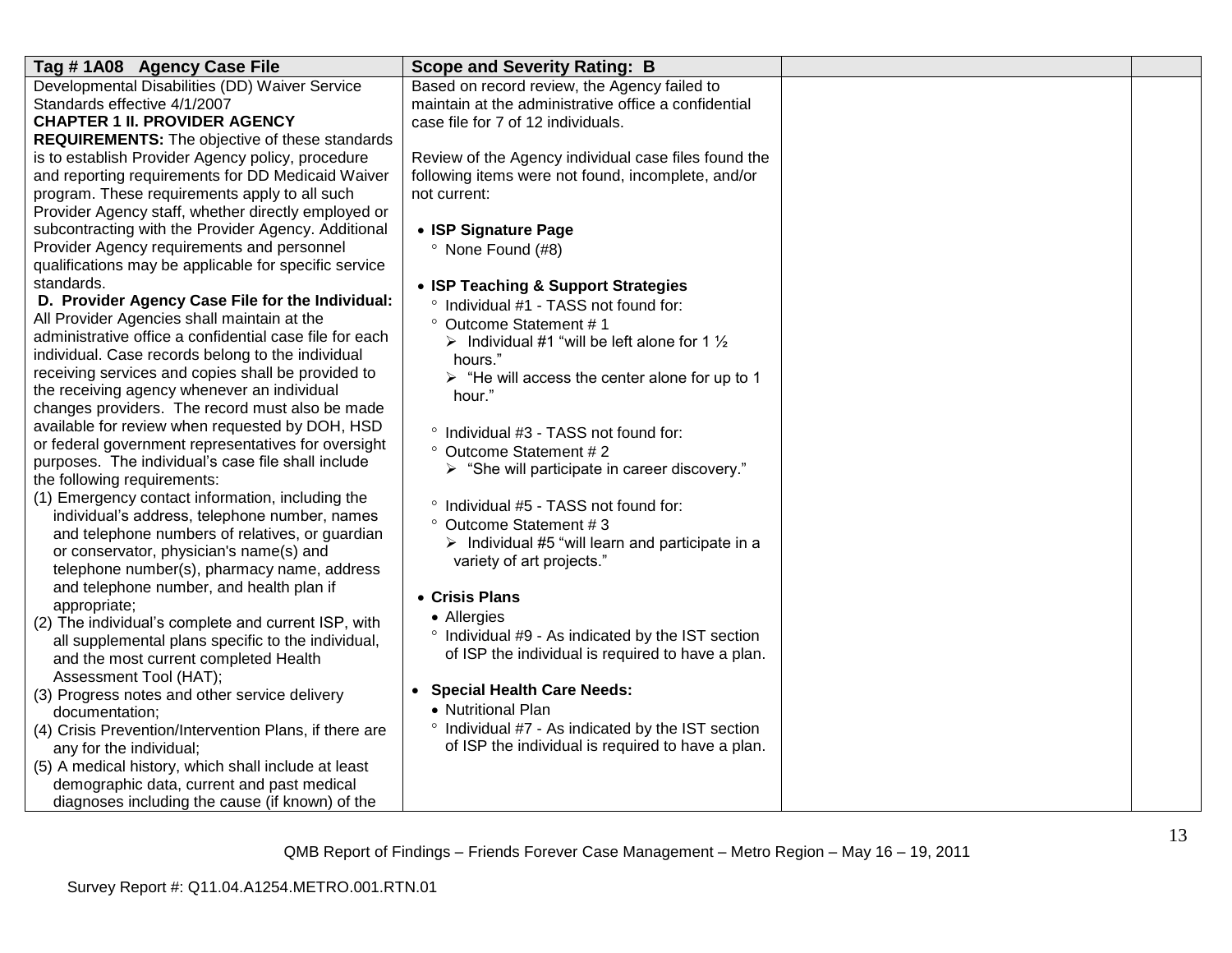| developmental disability, psychiatric diagnoses, |
|--------------------------------------------------|
| allergies (food, environmental, medications),    |
| immunizations, and most recent physical exam;    |

- (6) When applicable, transition plans completed for individuals at the time of discharge from Fort Stanton Hospital or Los Lunas Hospital and Training School; and
- (7) Case records belong to the individual receiving services and copies shall be provided to the individual upon request.
- (8) The receiving Provider Agency shall be provided at a minimum the following records whenever an individual changes provider agencies:
	- (a) Complete file for the past 12 months;
	- (b) ISP and quarterly reports from the current and prior ISP year;
	- (c) Intake information from original admission to services; and
	- (d) When applicable, the Individual Transition Plan at the time of discharge from Los Lunas Hospital and Training School or Ft. Stanton Hospital.

#### **Other Individual Specific Evaluations & Examinations:**

#### **Nutritional Evaluation**

 Individual #8 - Per documentation reviewed evaluation was to be completed "ASAP". No evidence of evaluation was found.

 $\degree$  Individual #12 - Per documentation reviewed evaluation was completed on 01/26/2011. Follow-up was to be completed in 4 months. No evidence of follow-up was found.

#### **Dental Exam**

- $\degree$  Individual #2 As indicated by the documentation reviewed, exam was completed on 07/21/2010. Follow-up was to be completed in 3 months. No evidence of follow-up found.
- $\degree$  Individual #8 As indicated by the documentation reviewed, exam was completed on 09/01/2010. Follow-up was to be completed in 6 months. No evidence of follow-up found.
- $\degree$  Individual #12 As indicated by the documentation reviewed, exam was completed on 07/19/2010. Follow-up was to be completed in 6 months. No evidence of follow-up found.
- **Bone Density Exam**
- $\degree$  Individual #2 As indicated by the documentation reviewed, exam was recommended for consideration on 03/20/2010. No evidence of follow-up for recommendation found.
- **Pap Smear Exam** 
	- $\degree$  Individual #7 As indicated by the documentation reviewed, the exam is to be completed every 2 years. No evidence of exam was found.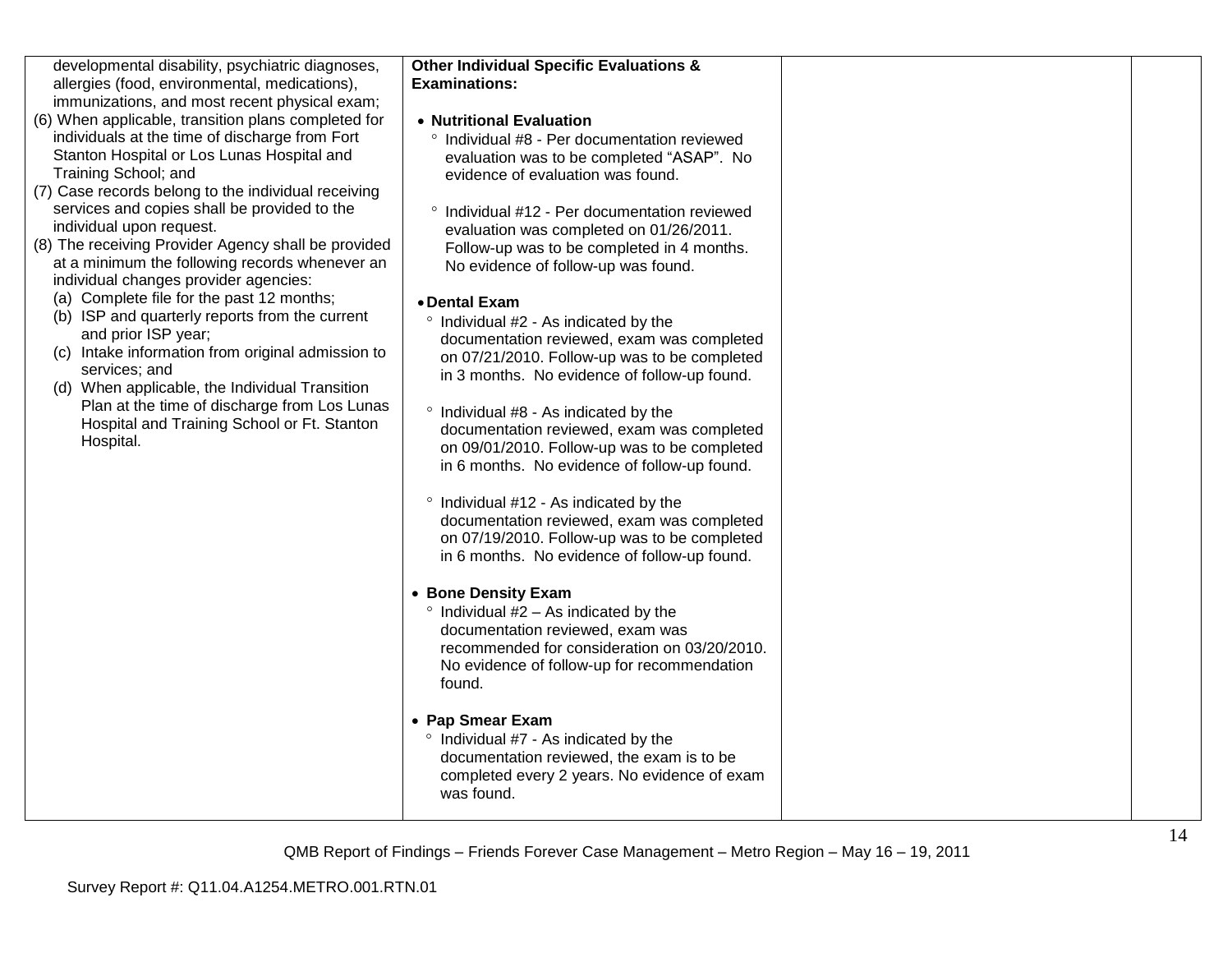| • Blood Levels<br>° Individual #8 - As indicated by the<br>documentation reviewed, lab work was ordered<br>on 06/17/2010. No evidence found to verify it<br>was completed. |  |
|----------------------------------------------------------------------------------------------------------------------------------------------------------------------------|--|
| • Vocational Assessment Profile (#1 & 2)                                                                                                                                   |  |
| • Career Development Plan (#1)                                                                                                                                             |  |
| • Positive Behavior Support Assessment (#1)                                                                                                                                |  |
|                                                                                                                                                                            |  |
|                                                                                                                                                                            |  |
|                                                                                                                                                                            |  |
|                                                                                                                                                                            |  |
|                                                                                                                                                                            |  |
|                                                                                                                                                                            |  |
|                                                                                                                                                                            |  |
|                                                                                                                                                                            |  |
|                                                                                                                                                                            |  |
|                                                                                                                                                                            |  |
|                                                                                                                                                                            |  |
|                                                                                                                                                                            |  |
|                                                                                                                                                                            |  |
|                                                                                                                                                                            |  |
|                                                                                                                                                                            |  |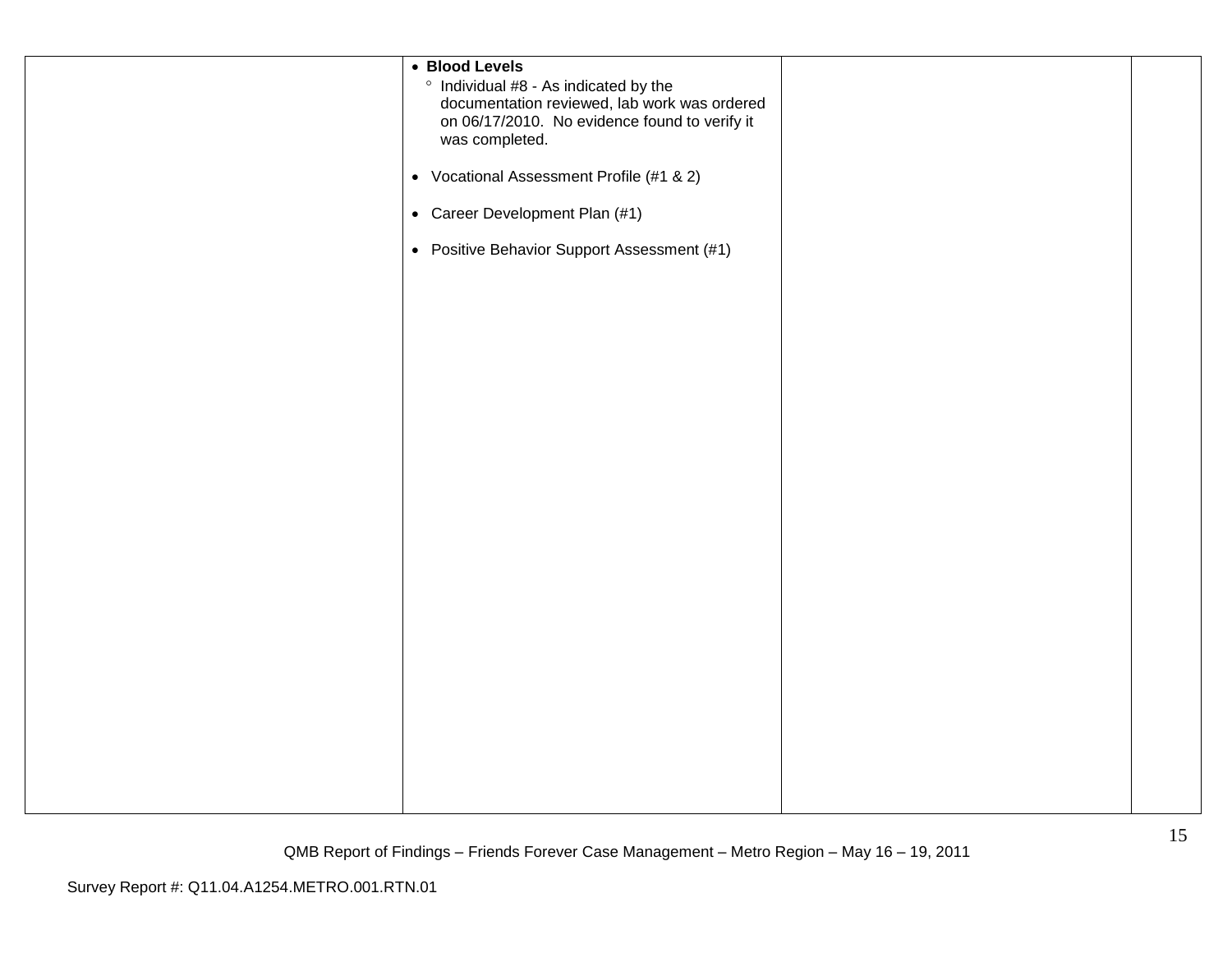| Tag #4C02 Scope of Services - Primary<br><b>Freedom of Choice</b>                                                                                                                                                             | <b>Scope and Severity Rating: A</b>                                                                                                                                                                                              |  |
|-------------------------------------------------------------------------------------------------------------------------------------------------------------------------------------------------------------------------------|----------------------------------------------------------------------------------------------------------------------------------------------------------------------------------------------------------------------------------|--|
| Developmental Disabilities (DD) Waiver Service<br>Standards effective 4/1/2007<br><b>CHAPTER 4 II. SCOPE OF CASE MANAGEMENT</b><br>SERVICES: Case Management shall include, but is<br>not limited to, the following services: | Based on record review the Agency failed to<br>maintain documentation assuring individuals<br>obtained all services through the freedom of choice<br>process for 1 of 12 individuals.<br>No evidence was found of the following: |  |
| T. Assure individuals obtain all services through the<br>Freedom of Choice process.                                                                                                                                           | • Primary Freedom of Choice (#2)                                                                                                                                                                                                 |  |
|                                                                                                                                                                                                                               |                                                                                                                                                                                                                                  |  |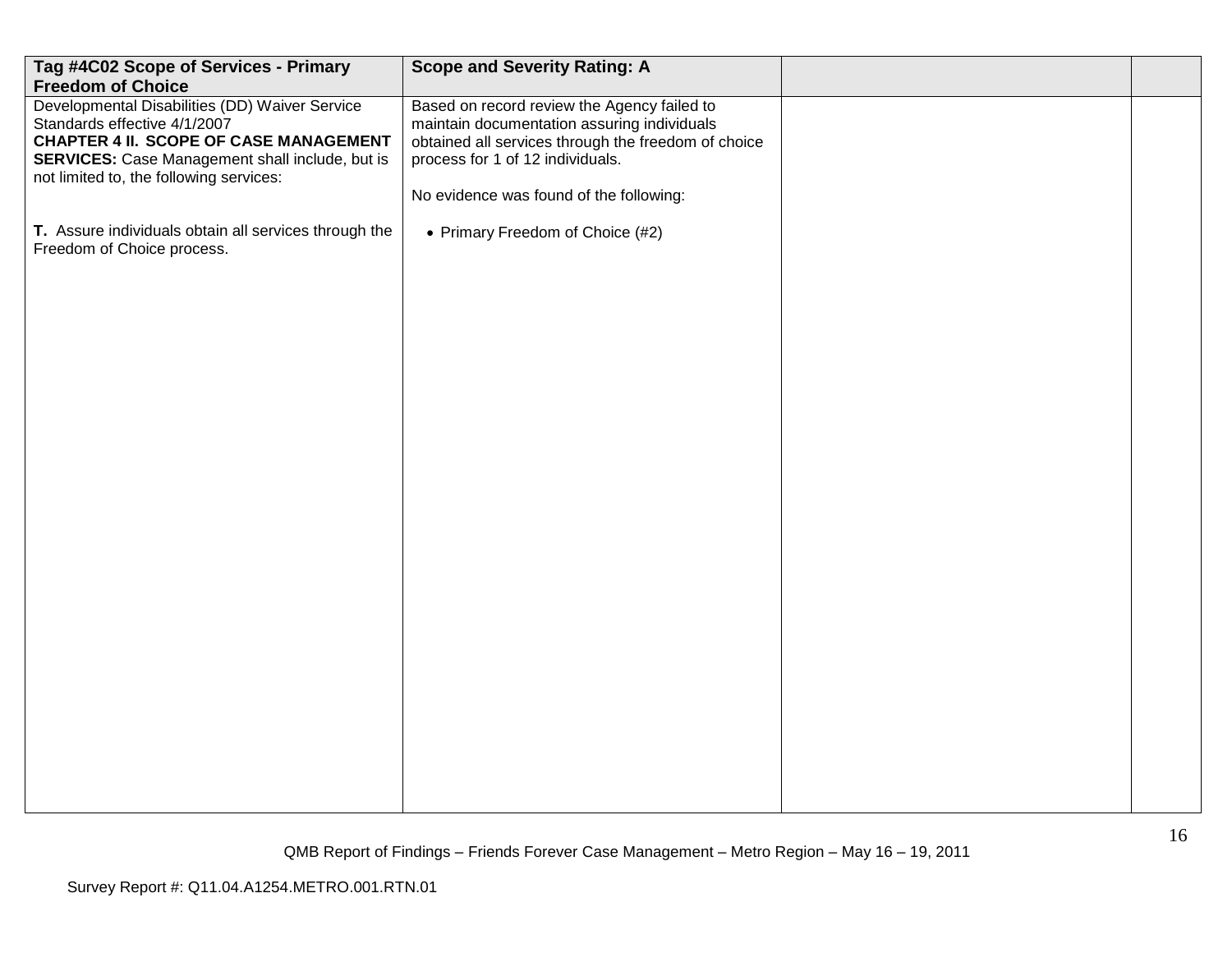| Tag #4C07 - Individual Service Planning                                                                                                                                                                                                                                                                                                                                                                                                                                                                                                                                                                             | <b>Scope and Severity Rating: B</b>                                                                                                                                                                                                                                                                                                                                                                                                                                                                                                             |  |
|---------------------------------------------------------------------------------------------------------------------------------------------------------------------------------------------------------------------------------------------------------------------------------------------------------------------------------------------------------------------------------------------------------------------------------------------------------------------------------------------------------------------------------------------------------------------------------------------------------------------|-------------------------------------------------------------------------------------------------------------------------------------------------------------------------------------------------------------------------------------------------------------------------------------------------------------------------------------------------------------------------------------------------------------------------------------------------------------------------------------------------------------------------------------------------|--|
| Developmental Disabilities (DD) Waiver Service<br>Standards effective 4/1/2007<br><b>CHAPTER 4 III. CASE MANAGEMENT SERVICE</b><br><b>REQUIREMENTS</b>                                                                                                                                                                                                                                                                                                                                                                                                                                                              | Based on record review the Agency failed to ensure<br>Case Managers developed realistic and measurable<br>desired outcomes for the individual as identified in<br>the ISP which includes the individual's long-term<br>vision, summary of strengths, preferences and                                                                                                                                                                                                                                                                            |  |
| E. Individualized Service Planning and Approval:                                                                                                                                                                                                                                                                                                                                                                                                                                                                                                                                                                    | needs, desired outcomes and an action plan for 4 of<br>12 Individuals.                                                                                                                                                                                                                                                                                                                                                                                                                                                                          |  |
| (1) Individualized service planning is developed<br>through a person-centered planning process in<br>accordance with the rule governing ISP<br>development (7.26.5 NMAC). A person-centered<br>planning process shall be used to develop an ISP<br>that includes:<br>(a) Realistic and measurable desired outcomes<br>for the individual as identified in the ISP<br>which includes the individual's long-term<br>vision, summary of strengths, preferences<br>and needs, desired outcomes and an action<br>plan and is:<br>An ongoing process, based on the<br>(i)<br>individual's long-term vision, and not a     | The following was found with regards to ISP<br>Outcomes:<br>$\bullet$ Individual #9:<br>"I want to learn how to take care of my dog."<br>$\circ$<br>Outcome was does not indicate how and/or<br>when it would be completed.<br>$\bullet$ Individual #10:<br>Individual #10 "will be able to live with her<br>$\circ$<br>parents and contribute to the household."<br>Individual #10 "will be able to walk $\frac{1}{2}$ mile by<br>the end of ISP year. Outcome was does not<br>indicate how and/or when it would be<br>completed.              |  |
| one-time-a-year event; and<br>(ii) Completed and implemented in response<br>to what the IDT members learn from and<br>about the person and involves those who<br>can support the individual in achieving<br>his or her desired outcomes (including<br>family, guardians, friends, providers,<br>$etc.$ ).<br>The Case Manager will ensure the ongoing<br>(2)<br>assessment of the individual's strengths, needs<br>and preferences and use this information to<br>inform the IDT members and guide the<br>development of the plan.<br>DEVELOPMENT OF THE INDIVIDUAL<br>7.26.5.14<br>SERVICE PLAN (ISP) - CONTENT OF | $\bullet$ Individual #11:<br>Individual #11 "will have better relationships<br>$\circ$<br>with her family and friends." Outcome was<br>does not indicate how and/or when it would<br>be completed.<br>Individual #11 "will socialize with her family<br>$\circ$<br>and friends." Outcome was does not indicate<br>how and/or when it would be completed.<br>$\bullet$ Individual #12:<br>Individual #12 "wants to volunteer his time<br>$\circ$<br>helping animals." Outcome was does not<br>indicate how and/or when it would be<br>completed. |  |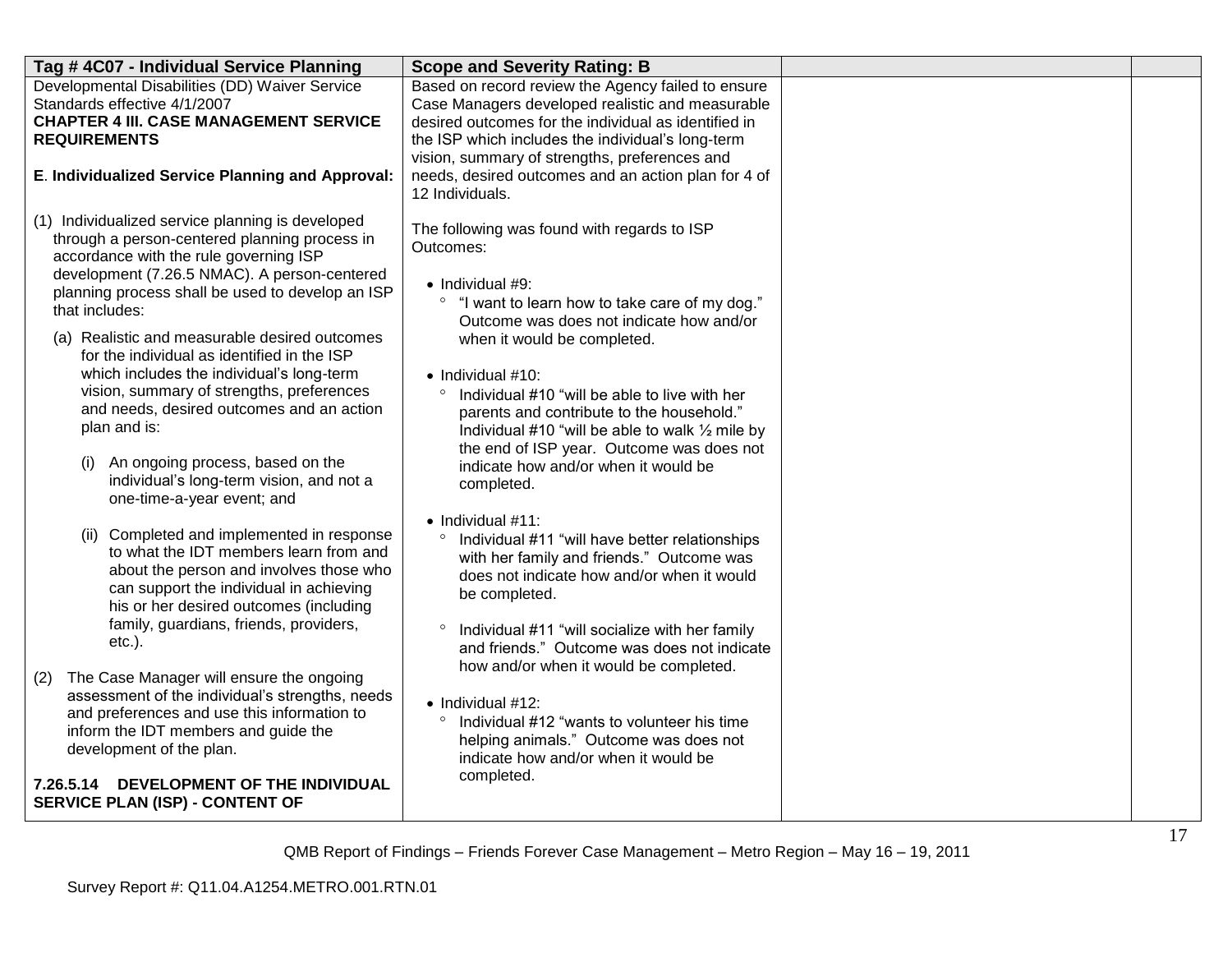| <b>INDIVIDUAL SERVICE PLANS: Each ISP shall</b>        |  |  |
|--------------------------------------------------------|--|--|
|                                                        |  |  |
| contain                                                |  |  |
| C.<br>Outcomes:                                        |  |  |
| (1)<br>The IDT has the explicit responsibility of      |  |  |
| identifying reasonable services and supports           |  |  |
| needed to assist the individual in achieving the       |  |  |
| desired outcome and long term vision. The IDT          |  |  |
| determines the intensity, frequency, duration,         |  |  |
|                                                        |  |  |
| location and method of delivery of needed services     |  |  |
| and supports. All IDT members may generate             |  |  |
| suggestions and assist the individual in               |  |  |
| communicating and developing outcomes. Outcome         |  |  |
| statements shall also be written in the individual's   |  |  |
| own words, whenever possible. Outcomes shall be        |  |  |
| prioritized in the ISP.                                |  |  |
| Outcomes planning shall be implemented in<br>(2)       |  |  |
| one or more of the four "life areas" (work or leisure  |  |  |
| activities, health or development of relationships)    |  |  |
|                                                        |  |  |
| and address as appropriate home environment,           |  |  |
| vocational, educational, communication, self-care,     |  |  |
| leisure/social, community resource use, safety,        |  |  |
| psychological/behavioral and medical/health            |  |  |
| outcomes. The IDT shall assure that the outcomes       |  |  |
| in the ISP relate to the individual's long term vision |  |  |
| statement. Outcomes are required for any life area     |  |  |
| for which the individual receives services funded by   |  |  |
| the developmental disabilities Medicaid waiver.        |  |  |
|                                                        |  |  |
|                                                        |  |  |
|                                                        |  |  |
|                                                        |  |  |
|                                                        |  |  |
|                                                        |  |  |
|                                                        |  |  |
|                                                        |  |  |
|                                                        |  |  |
|                                                        |  |  |
|                                                        |  |  |
|                                                        |  |  |
|                                                        |  |  |
|                                                        |  |  |
|                                                        |  |  |
|                                                        |  |  |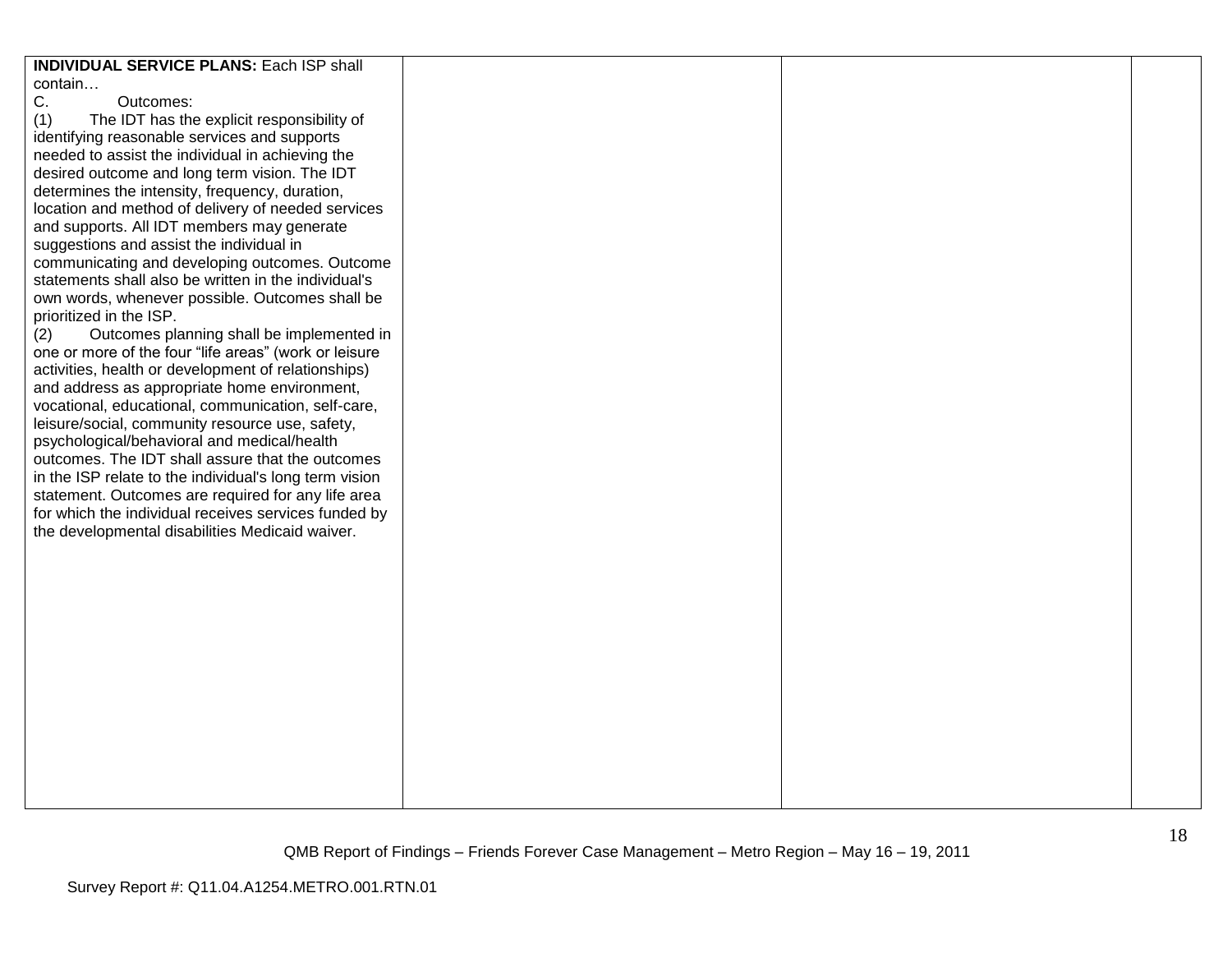| Tag #4C09 - Secondary FOC                                                                                                                                                                                                                                                                                                                                                                                                         | <b>Scope and Severity Rating: A</b>                                                                                                                                                                                             |  |
|-----------------------------------------------------------------------------------------------------------------------------------------------------------------------------------------------------------------------------------------------------------------------------------------------------------------------------------------------------------------------------------------------------------------------------------|---------------------------------------------------------------------------------------------------------------------------------------------------------------------------------------------------------------------------------|--|
| Developmental Disabilities (DD) Waiver Service<br>Standards effective 4/1/2007<br><b>CHAPTER 4 III. CASE MANAGEMENT SERVICE</b><br><b>REQUIREMENTS</b><br><b>G. Secondary Freedom of Choice Process</b>                                                                                                                                                                                                                           | Based on record review, the Agency failed to<br>maintain current Secondary Freedom of Choice<br>documentation and ensure individuals obtained all<br>services through the Freedom of Choice Process for<br>1 of 12 individuals. |  |
| (1) The Case Management Provider Agency will<br>ensure that it maintains a current Secondary<br>Freedom of Choice (FOC) form that includes all<br>service providers offering services in that<br>region.<br>(2) The Case Manager will present the Secondary                                                                                                                                                                       | The following items were not found and/or not<br>agency specific to the individual's current services :<br>• Secondary Freedom of Choice<br>Goods & Services (#1)                                                               |  |
| FOC form to the individual or authorized<br>representative for selection of direct service<br>providers.                                                                                                                                                                                                                                                                                                                          |                                                                                                                                                                                                                                 |  |
| (3) At least annually, at the time rights and<br>responsibilities are reviewed, individuals and<br>guardians served will be reminded that they<br>may change providers at any time, as well as<br>change types of services. At this time, Case<br>Managers shall offer to review the current<br>Secondary FOC list with individuals and<br>guardians served. If they are interested in<br>changing, a new FOC shall be completed. |                                                                                                                                                                                                                                 |  |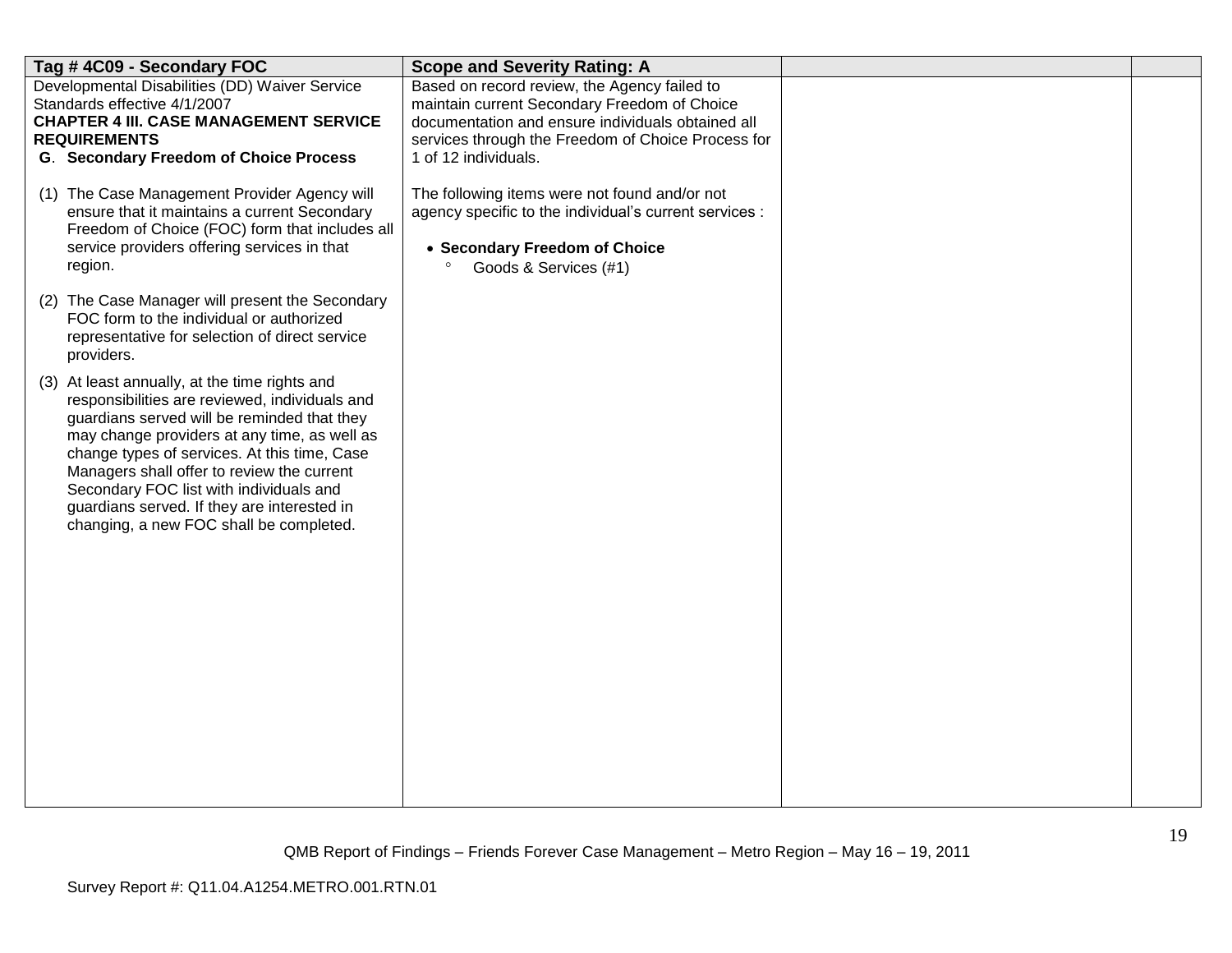|     | Tag #4C12 (CoP) - Monitoring & Evaluation<br>of Services                                                                                                                                                                                                                                                                                                                               | <b>Scope and Severity Rating: E</b>                                                                                                                                                                                                                                                                               |  |
|-----|----------------------------------------------------------------------------------------------------------------------------------------------------------------------------------------------------------------------------------------------------------------------------------------------------------------------------------------------------------------------------------------|-------------------------------------------------------------------------------------------------------------------------------------------------------------------------------------------------------------------------------------------------------------------------------------------------------------------|--|
|     | Developmental Disabilities (DD) Waiver Service<br>Standards effective 4/1/2007<br><b>CHAPTER 4 III. CASE MANAGEMENT SERVICE</b><br><b>REQUIREMENTS</b><br>J. Case Manager Monitoring and Evaluation of<br><b>Service Delivery</b>                                                                                                                                                      | Based on record review, the Agency failed to use a<br>formal ongoing monitoring process that provides for<br>the evaluation of quality, effectiveness, and<br>appropriateness of services and supports provided<br>to the individual for 5 of 12 individuals.<br>Record review of Agency files found face-to-face |  |
|     | (1) The Case Manager shall use a formal ongoing<br>monitoring process that provides for the<br>evaluation of quality, effectiveness, and<br>appropriateness of services and supports<br>provided to the individual as specified in the<br>ISP.                                                                                                                                         | visits were not being completed as required by<br>standard (2 b, c & d) for the following<br>individuals:<br>Individual #2 (Non-Jackson)<br>• 2 home visits were noted between 04/2010 &<br>04/2011.                                                                                                              |  |
| (2) | Monitoring and evaluation activities shall<br>include, but not be limited to:<br>(a) Face-To-Face Contact: A minimum of twelve<br>(12) face-to-face contact visits annually (1<br>per month) is required to occur between the<br>Case Manager and the individual served as<br>described in the ISP; an exception is that<br>children may receive a minimum of four visits<br>per year; | $^{\circ}$ 04/15/2010 - 4:30-5:35pm - Home<br>$°$ 05/11/2010 - 9-10am - IDT<br>$\degree$ 06/23/2010 - 1-1:30pm - Work<br>$° 07/21/2010 - 3-3:45$ pm - Sugar Shack<br>$°08/03/2010 - 3-3:45$ pm - ISP                                                                                                              |  |
|     | (b) Jackson Class members require two (2) face-<br>to-face contacts per month, one of which<br>occurs at a location in which the individual<br>spends the majority of the day (i.e., place of<br>employment, habilitation program) and one at<br>the person's residence;                                                                                                               | $°09/08/2010 - 11:30am-12pm - Creative$<br>Careers<br>$^{\circ}$ 10/07/2010 - 3-3:45pm - Day Hab<br>$\degree$ 11/30/2010 - 11:45am-12:15pm - VSA                                                                                                                                                                  |  |
|     | (c) For non-Jackson Class members who<br>receive Community Living Services, at least<br>every other month, one of the face-to-face<br>visits shall occur in the individual's residence;                                                                                                                                                                                                | $^{\circ}$ 12/09/2010 - 2:50-5:10pm - ISP<br>$^{\circ}$ 01/31/2011 - 8-8:30pm - Merry Makers                                                                                                                                                                                                                      |  |
|     | (d) For adults who are not Jackson Class<br>members and who do not receive Community<br>Living Services, at least one face-to-face visit<br>per quarter shall be in his or her home;                                                                                                                                                                                                   | $^{\circ}$ 02/23/2011 - 9:50-10:35am - VSA<br>$° 03/03/2011 - 4-5pm - Home$                                                                                                                                                                                                                                       |  |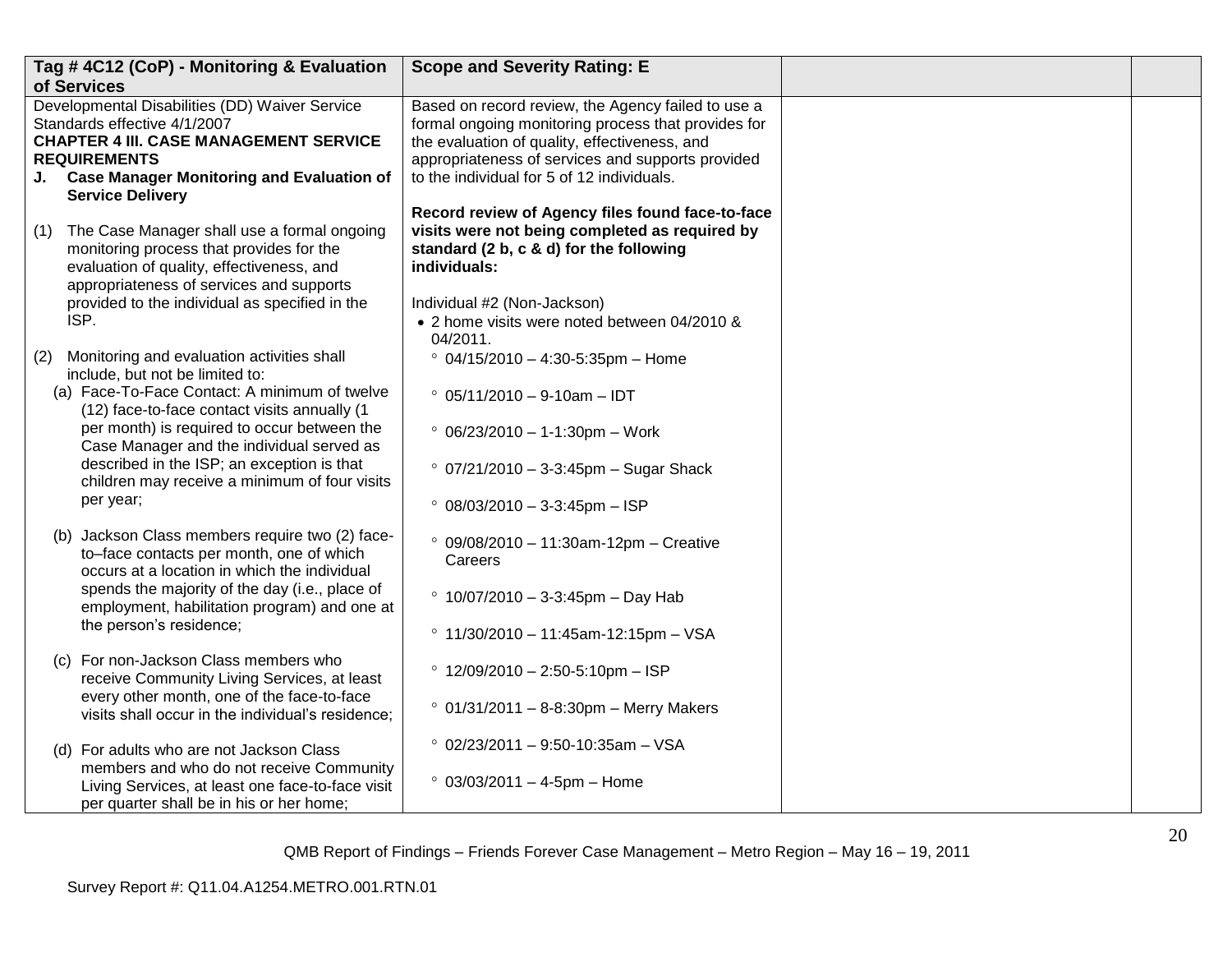|                                                      | $° 04/27/2011 - 3:15-4pm - SW Gifts$         |  |
|------------------------------------------------------|----------------------------------------------|--|
| (e) If concerns regarding the health or safety of    |                                              |  |
| the individual are documented during                 | Individual #7 (Non-Jackson)                  |  |
| monitoring or assessment activities, the Case        | • 3 home visits were noted between 04/2010 & |  |
| Manager shall immediately notify appropriate         | 04/2011.                                     |  |
| supervisory personnel within the Provider            | $^{\circ}$ 04/13/2010 - 9:30-11:30am - ISP   |  |
| Agency and document the concern. If the              |                                              |  |
| reported concerns are not remedied by the            |                                              |  |
| Provider Agency within a reasonable,                 | $° 05/20/2010 - 11am-12pm - Work$            |  |
| mutually agreed period of time, the concern          |                                              |  |
| shall be reported in writing to the respective       | $°06/10/2010 - 11:15am-12:15pm - Work$       |  |
| DDSD Regional Office and/or the Division of          |                                              |  |
| Health Improvement (DHI) as appropriate to           | $° 07/22/2010 - 12:30 - 1:30$ pm - Home      |  |
| the nature of the concern. Unless the nature         |                                              |  |
| of the concern is urgent, no more than fifteen       | $\degree$ 08/05/2010 - 10-11am - Home        |  |
| (15) working days shall be allowed for               |                                              |  |
| remediation or development of an acceptable          | $°09/16/2010 - 10-11am - Work$               |  |
| plan of remediation. This does not preclude          |                                              |  |
| the Case Managers' obligation to report              | $\degree$ 10/13/2010 - 12-1pm - Work         |  |
| abuse, neglect or exploitation as required by        |                                              |  |
| New Mexico Statute.                                  | $\degree$ 11/23/2010 - 9:30-11am - Home      |  |
|                                                      |                                              |  |
| (f) Service monitoring for children: When a          | $^{\circ}$ 12/02/2010 - 11-11:45am - Work    |  |
| parent chooses fewer than twelve (12)                |                                              |  |
| annual units of case management, the Case            | $° 01/06/2011 - 11:30$ am-12:30pm - Work     |  |
| Manager will inform the parent of the parent's       |                                              |  |
| responsibility for the monitoring and                | $° 02/03/2011 - 1-2pm - Work$                |  |
| evaluation activities during the months he or        |                                              |  |
| she does not receive case management                 | $° 03/10/2011 - 12:30-1:15pm - Work$         |  |
| services,                                            |                                              |  |
|                                                      | $°$ 04/06/2011 - 2:30-3:15pm - Work          |  |
| (g) It is appropriate to conduct face-to-face visits |                                              |  |
| with the individual both during the time the         | Individual #8 (Non-Jackson)                  |  |
| individual is receiving a service and during         | • 3 home visits were noted between 04/2010 & |  |
| times the individual is not receiving a service.     | 04/2011.                                     |  |
| The preferences of the individual shall be           | $° 04/02/2010 - 11:45am-1:15pm - Work$       |  |
| taken into consideration when scheduling a           |                                              |  |
| visit. Visits may be scheduled in advance or         | $° 05/14/2010 - 11:45am-1:15pm - Work$       |  |
| be unannounced visits depending on the               |                                              |  |
| nature of the need in monitoring service             | $\degree$ 06/04/2010 - 3-4pm - Home          |  |
| delivery for the individual.                         |                                              |  |
|                                                      | $°$ 07/20/2010 - NO TIME - Work              |  |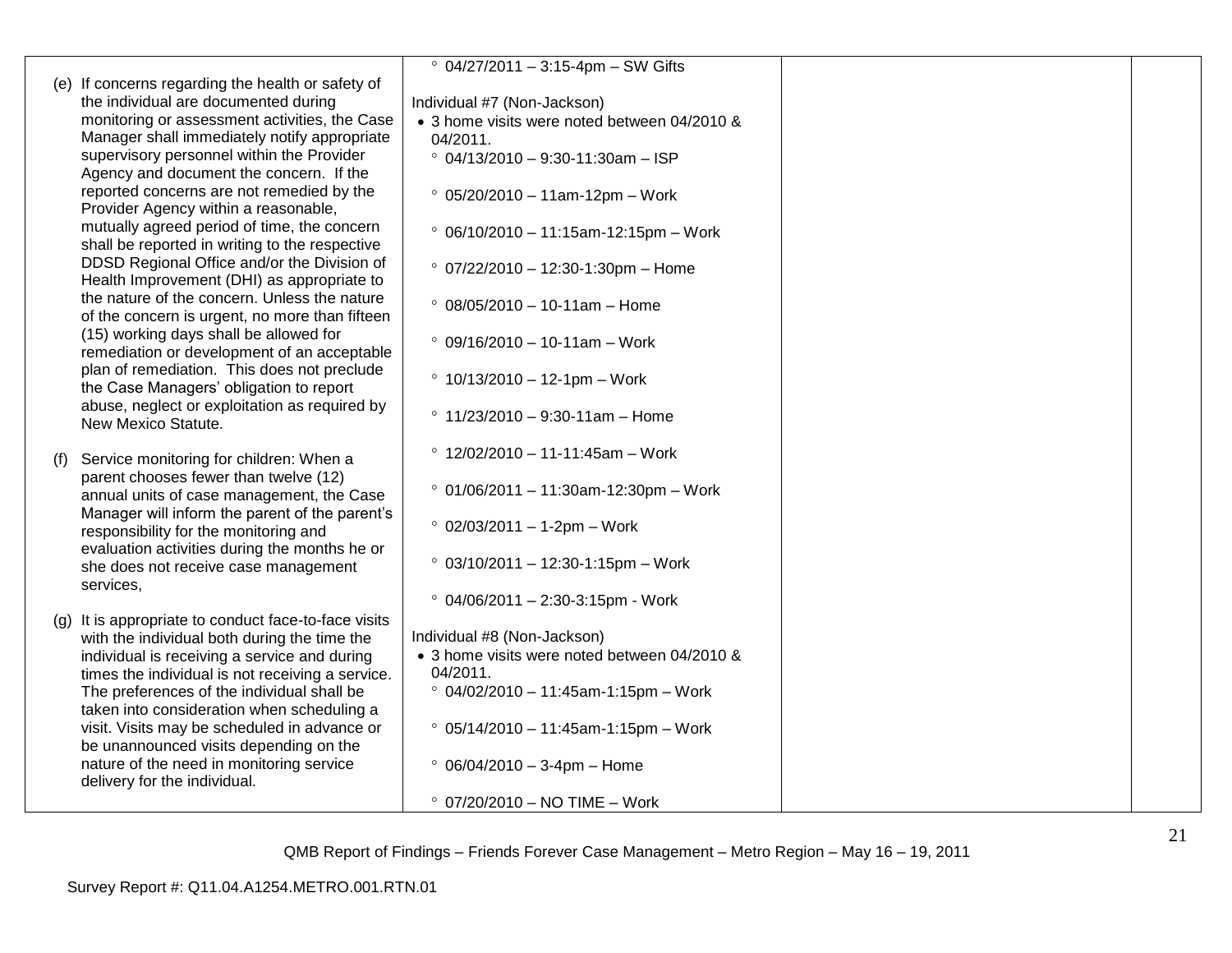| (h) Communication with IDT members: Case                                             |                                               |  |
|--------------------------------------------------------------------------------------|-----------------------------------------------|--|
| Managers shall facilitate and maintain                                               | $\degree$ 08/05/02010 - 3-4pm - Home          |  |
| communication with the individual or his or                                          |                                               |  |
| her representative, other IDT members,                                               | $°$ 09/02/2010 - 12:30-1:30pm - Work          |  |
| providers and other relevant parties to                                              |                                               |  |
| ensure the individual receives maximum                                               | $^{\circ}$ 10/20/2010 - NO TIME - IDT         |  |
| benefit of his or her services. Case                                                 |                                               |  |
| Managers need to ensure that any needed                                              | $\degree$ 10/01/2010 - 11:30am-12:30pm - Work |  |
| adjustments to the service plan are made,                                            |                                               |  |
| where indicated. Concerns identified through                                         | $\degree$ 12/06/2010 - ISP Meeting            |  |
| communication with teams that are not                                                |                                               |  |
| remedied within a reasonable period of time                                          | $\degree$ 01/07/2011 - 3-4pm - Home           |  |
| shall be reported in writing to the respective                                       |                                               |  |
| regional office and/or the Division of Health<br>Improvements, as appropriate to the | $\degree$ 02/22/2011 - 12:15-1:30pm - Work    |  |
|                                                                                      |                                               |  |
| concerns.                                                                            | $\degree$ 03/17/2011 - 2:30-3:30pm - Work     |  |
|                                                                                      |                                               |  |
|                                                                                      | $^{\circ}$ 04/11/2011 – NO TIME – IDT         |  |
|                                                                                      |                                               |  |
|                                                                                      | Individual #10 (Non-Jackson)                  |  |
|                                                                                      | • 4 home visits were noted between 04/2010 &  |  |
|                                                                                      | 04/2011.                                      |  |
|                                                                                      | $° 04/01/2010 - 1:30-2:30$ pm - Site          |  |
|                                                                                      |                                               |  |
|                                                                                      | $°$ 05/11/2010 - 1:30-2:30pm- Home            |  |
|                                                                                      |                                               |  |
|                                                                                      | $°$ 06/10/2010 - 1:45-2:45pm - Site           |  |
|                                                                                      |                                               |  |
|                                                                                      | $° 07/31/2010 - 1:45-2:45pm - Site$           |  |
|                                                                                      |                                               |  |
|                                                                                      | $°$ 08/19/2010 - 2-3pm - Site                 |  |
|                                                                                      |                                               |  |
|                                                                                      | $°09/13/2010 - 1:30-3pm - Home$               |  |
|                                                                                      |                                               |  |
|                                                                                      | $\degree$ 10/14/2010 - 2-3pm - Site           |  |
|                                                                                      |                                               |  |
|                                                                                      | $\degree$ 11/15/2010 - 1:30-2:30pm - Home     |  |
|                                                                                      |                                               |  |
|                                                                                      | $\degree$ 12/01/2010 - 1:30-2:30pm - Home     |  |
|                                                                                      |                                               |  |
|                                                                                      | $\degree$ 1/31/2011 - 1:30-2:30pm - Site      |  |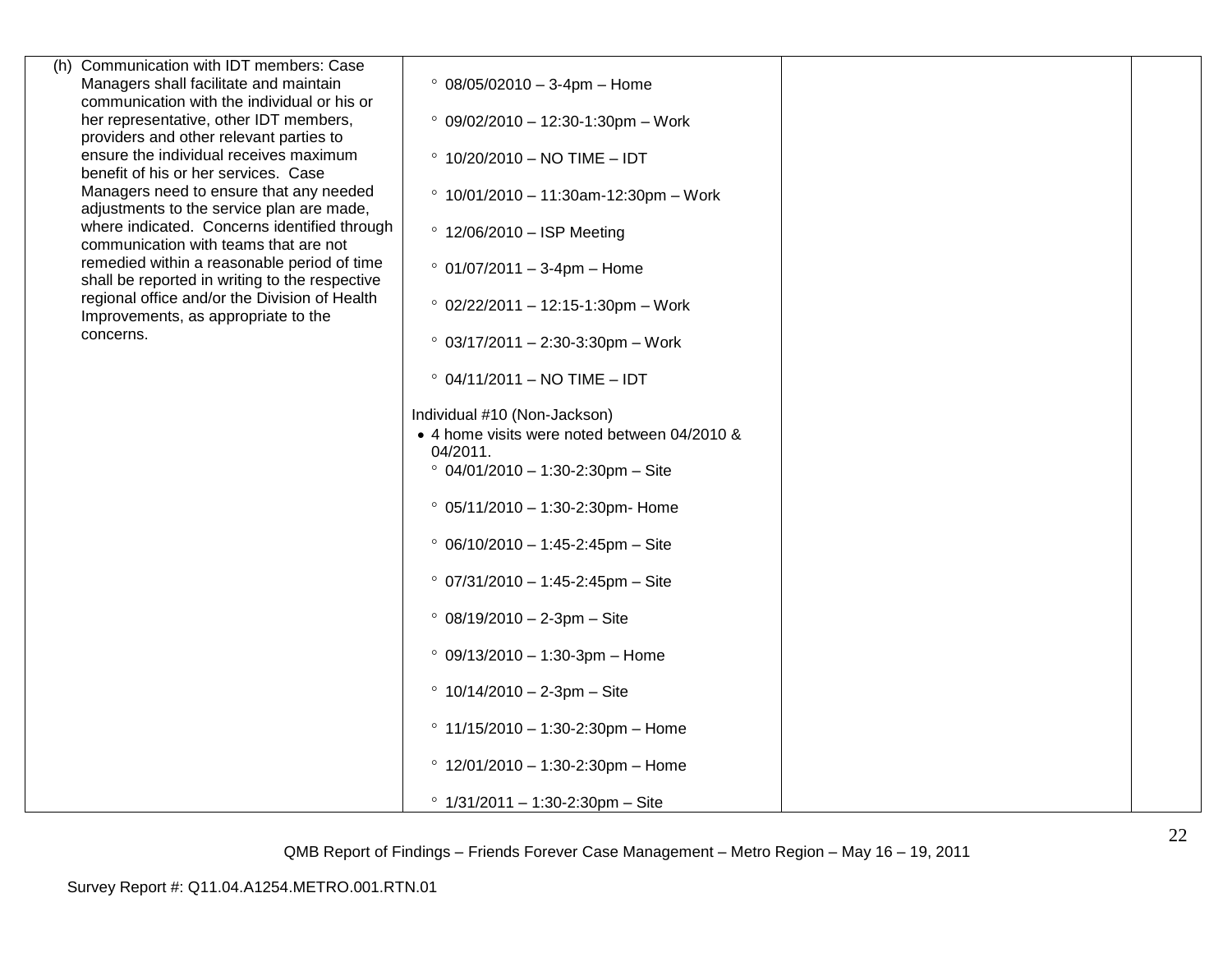| $\degree$ 2/03/2011 - 2:45-3:30pm - Site                                                                                     |  |
|------------------------------------------------------------------------------------------------------------------------------|--|
| $° 03/15/2011 - 11am-12:30pm - ISP$                                                                                          |  |
| $°$ 04/14/2011 - 4:30-5:30pm - Site                                                                                          |  |
| Individual #11 (Non-Jackson)<br>• 1 home visit was noted between 07/2010 &<br>04/2011.<br>° 07/07/2010 - 4- 5pm - Range Café |  |
| <sup>o</sup> 08/02/2010 - 4-5:30pm - Range Café                                                                              |  |
| $°$ 09/07/2010 - 11am-12:30pm - Work/Dr. Appt.                                                                               |  |
| $\degree$ 10/04/2010 - 4-5pm - Home/Work                                                                                     |  |
| $^{\circ}$ 11/17/2010 - 4-6pm - ISP                                                                                          |  |
| ° 12/01/2010 - 4:45-5:45pm - Range Café                                                                                      |  |
| ° 01/19/2011 - 4:15-5:30pm - Range Café                                                                                      |  |
| ° 02/23/2011 - 4:15-5:30pm - Range Café                                                                                      |  |
| $°$ 03/23/2011 - 4:15-5:30pm - Range Café                                                                                    |  |
| ° 04/20/2011 - 4:15-5:30pm - Range Café                                                                                      |  |
|                                                                                                                              |  |
|                                                                                                                              |  |
|                                                                                                                              |  |
|                                                                                                                              |  |
|                                                                                                                              |  |
|                                                                                                                              |  |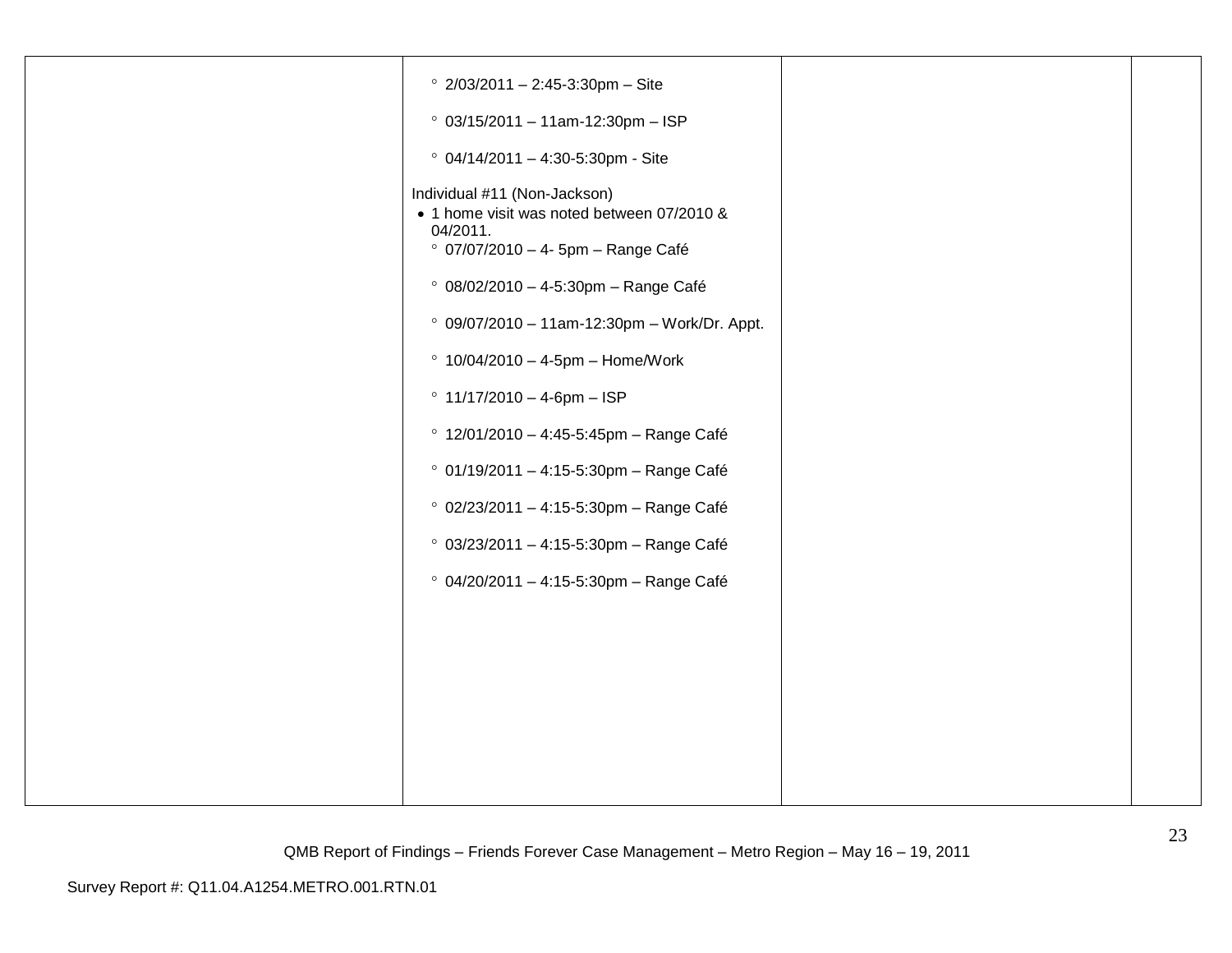| Tag #4C15.1 - QA Requirements - Bi-Annual                                                                                                                                                                                                                                                                                                                                                                                                                                                                                                                                                                            | <b>Scope and Severity Rating: B</b>                                                                                                                                                                                                                                                                                                                               |  |
|----------------------------------------------------------------------------------------------------------------------------------------------------------------------------------------------------------------------------------------------------------------------------------------------------------------------------------------------------------------------------------------------------------------------------------------------------------------------------------------------------------------------------------------------------------------------------------------------------------------------|-------------------------------------------------------------------------------------------------------------------------------------------------------------------------------------------------------------------------------------------------------------------------------------------------------------------------------------------------------------------|--|
| <b>Reports &amp; Provider Quarterly Reports</b>                                                                                                                                                                                                                                                                                                                                                                                                                                                                                                                                                                      |                                                                                                                                                                                                                                                                                                                                                                   |  |
| <b>CHAPTER 4 IV. CASE MANAGEMENT</b><br>PROVIDER AGENCY REQUIREMENTS<br>C. Quality Assurance Requirements: Case<br>Management Provider Agencies will use an<br>Internal Quality Assurance and Improvement<br>Plan that must be submitted to and reviewed                                                                                                                                                                                                                                                                                                                                                             | Based on record review, the Agency failed to ensure<br>that reports and ISP's meet required timelines and<br>include the required contents for 4 of 12 individuals.<br>The following quarterly/bi-annual reports were not<br>found:                                                                                                                               |  |
| by the Statewide Case Management<br>Coordinator, that shall include but is not limited<br>to the following:<br>(1) Case Management Provider Agencies are to:                                                                                                                                                                                                                                                                                                                                                                                                                                                         | • Family Living Quarterly Reports:<br>$\degree$ Individual #2 - None found for 05/2010-<br>07/2010.                                                                                                                                                                                                                                                               |  |
| (a) Use a formal ongoing monitoring protocol<br>that provides for the evaluation of quality,<br>effectiveness and continued need for<br>services and supports provided to the<br>individual. This protocol shall be written and<br>its implementation documented.                                                                                                                                                                                                                                                                                                                                                    | ° Individual #3 - None found for 05/2010-<br>07/2010.<br>$\degree$ Individual #12 - None found for 02/2011-<br>04/2011.                                                                                                                                                                                                                                           |  |
| (b) Assure that reports and ISPs meet required<br>timelines and include required content.<br>(c) Conduct a quarterly review of progress<br>reports from service providers to verify that<br>the individual's desired outcomes and action<br>plans remain appropriate and realistic.<br>(i) If the service providers' quarterly reports<br>are not received by the Case Management<br>Provider Agency within fourteen (14) days<br>following the end of the quarter, the Case<br>Management Provider Agency is to contact<br>the service provider in writing requesting<br>the report within one week from that date. | • Community Inclusion - Adult Habilitation<br><b>Quarterly Reports:</b><br>$\degree$ Individual #2 - None found for 04/2010 -<br>09/2010.<br>• Nursing Quarterly Reports:<br>$\degree$ Individual #12 - None found for 01/2010-<br>03/2010.<br>• Behavior Consultation Quarterly Reports:<br>$\degree$ Individual #1 - None found for 03/26/2010 -<br>06/28/2010. |  |
| (ii) If the quarterly report is not received within<br>one week of the written request, the Case<br>Management Provider Agency is to contact<br>the respective DDSD Regional Office in<br>writing within one business day for<br>assistance in obtaining required reports.<br>(d) Assure at least quarterly that Crisis<br>Prevention/Intervention Plans are in place in                                                                                                                                                                                                                                             |                                                                                                                                                                                                                                                                                                                                                                   |  |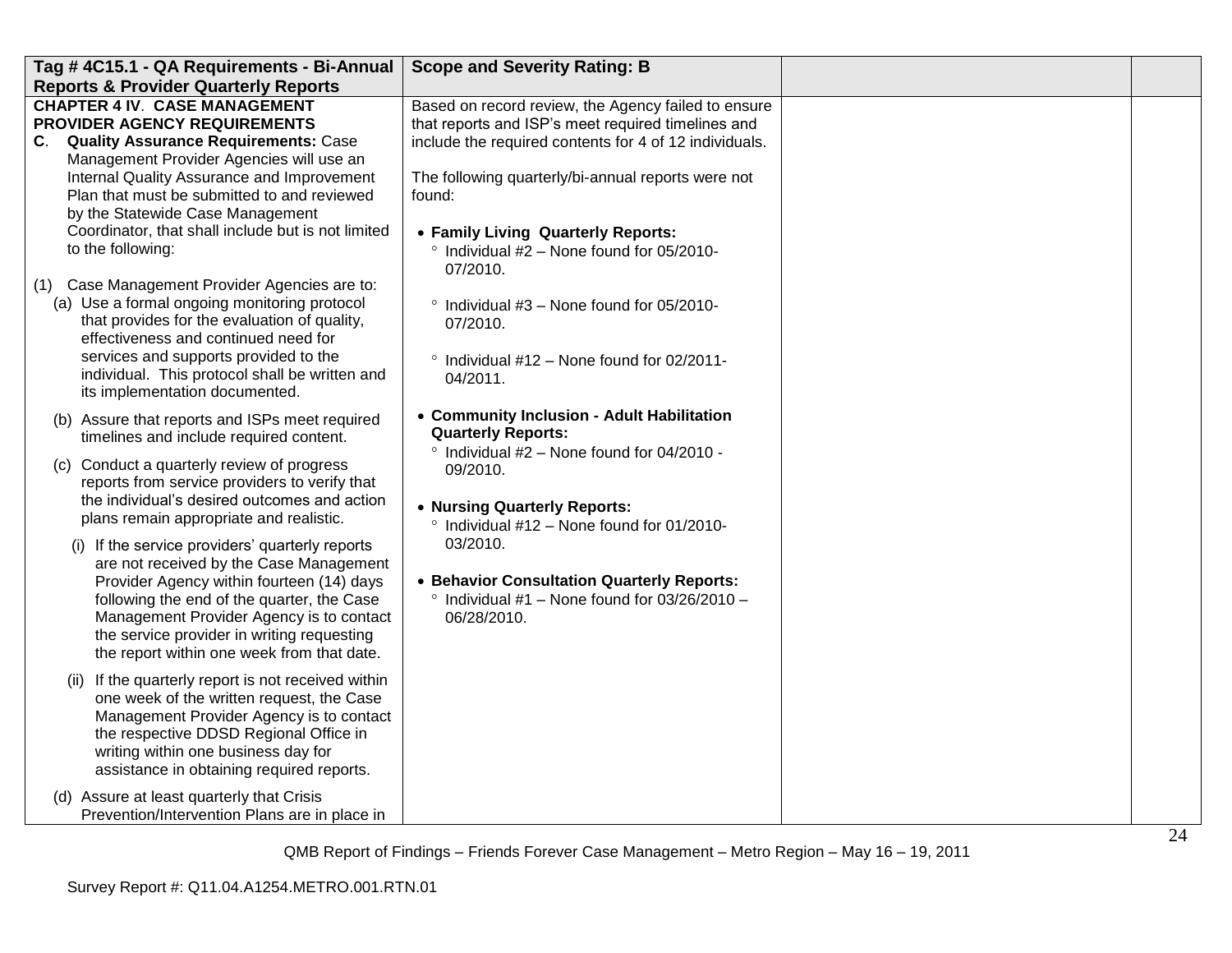|     | the residence and at the Provider Agency of<br>the Day Services for all individuals who have<br>chronic medical condition(s) with potential for<br>life threatening complications and/or who<br>have behavioral challenge(s) that pose a<br>potential for harm to themselves or others.                                                                                                                                                                                                                                                            |  |  |
|-----|----------------------------------------------------------------------------------------------------------------------------------------------------------------------------------------------------------------------------------------------------------------------------------------------------------------------------------------------------------------------------------------------------------------------------------------------------------------------------------------------------------------------------------------------------|--|--|
|     | (e) Assure at least quarterly that a current Health<br>Care Plan (HCP) is in place in the residence<br>and day service site for individuals who<br>receive Community Living or Day Services<br>and who have a HAT score of 4, 5, or 6.<br>During face-to-face visits and review of<br>quarterly reports, the Case Manager is<br>required to verify that the Health Care Plan is<br>being implemented.                                                                                                                                              |  |  |
| (t) | Assure that Community Living Services are<br>delivered in accordance with standards,<br>including responsibility of the IDT Members<br>to plan for at least 30 hours per week of<br>planned activities outside the residence. If<br>this is not possible due to the needs of the<br>individual, a goal shall be developed that<br>focuses on appropriate levels of community<br>integration. These activities do not need to<br>be limited to paid supports but may include<br>independent or leisure activities appropriate<br>to the individual. |  |  |
|     | (g) Perform annual satisfaction surveys with<br>individuals regarding case management<br>services. A copy of the summary is due each<br>December 10 <sup>th</sup> to the respective DDSD<br>Regional Office, along with a description of<br>actions taken to address suggestions and<br>problems identified in the survey.                                                                                                                                                                                                                         |  |  |
|     | (h) Maintain regular communication with all<br>providers delivering services and products to<br>the individual.                                                                                                                                                                                                                                                                                                                                                                                                                                    |  |  |
| (i) | Establish and implement a written grievance<br>procedure.                                                                                                                                                                                                                                                                                                                                                                                                                                                                                          |  |  |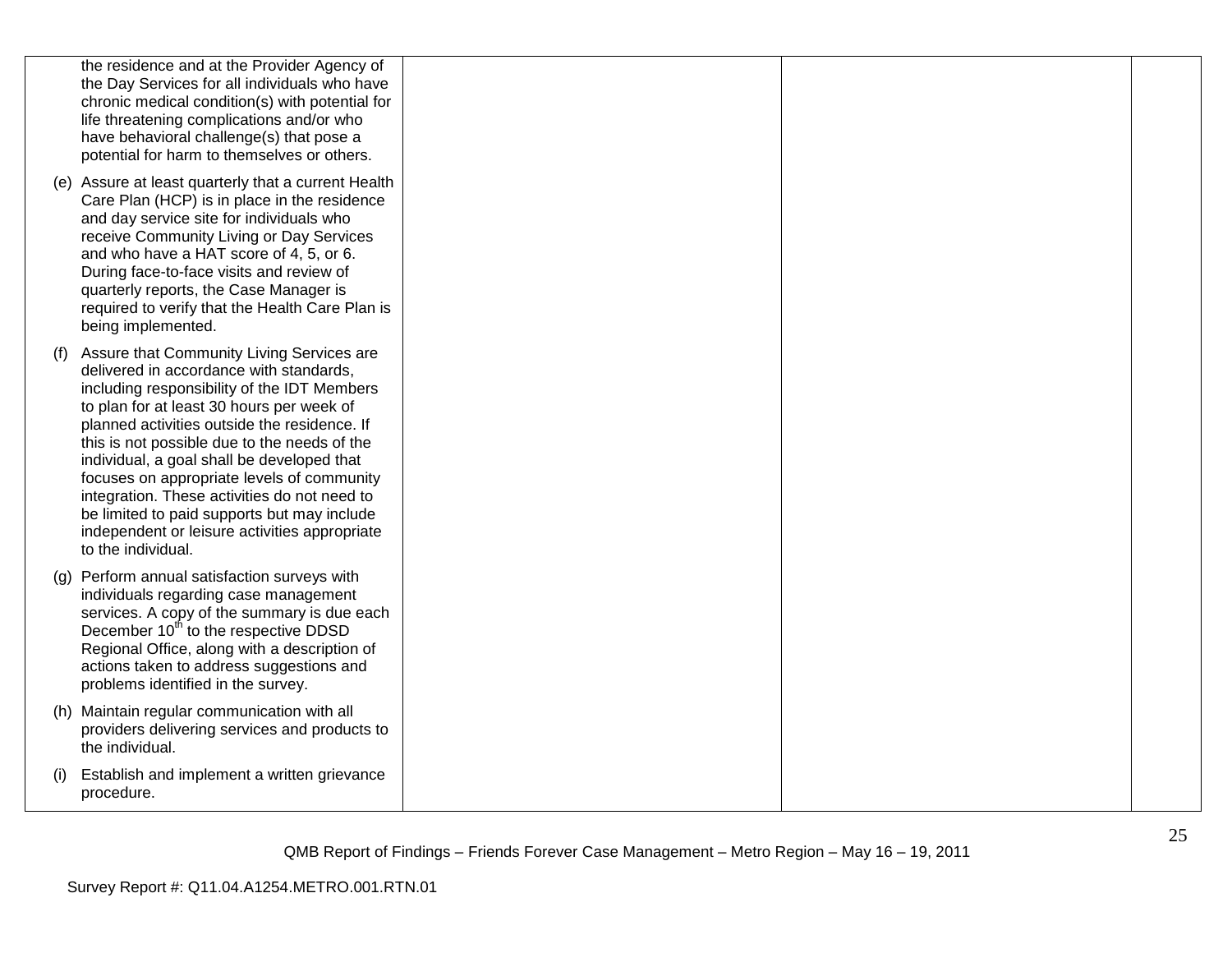| (i) | Notify appropriate supervisory personnel                                                    |  |  |
|-----|---------------------------------------------------------------------------------------------|--|--|
|     | within the Provider Agency if concerns are                                                  |  |  |
|     | noted during monitoring or assessment                                                       |  |  |
|     | activities related to any of the above                                                      |  |  |
|     | requirements. If such concerns are not                                                      |  |  |
|     | remedied by the Provider Agency within a                                                    |  |  |
|     | reasonable mutually agreed period of time,                                                  |  |  |
|     | the concern shall be reported in writing to the                                             |  |  |
|     | respective DDSD Regional Office and/or DHI                                                  |  |  |
|     | as appropriate to the nature of the concern.                                                |  |  |
|     | This does not preclude Case Managers'                                                       |  |  |
|     | obligations to report abuse, neglect or                                                     |  |  |
|     | exploitation as required by New Mexico                                                      |  |  |
|     | Statute.                                                                                    |  |  |
|     | (k) Utilize and submit the "Request for DDSD                                                |  |  |
|     | Regional Office Intervention" form as                                                       |  |  |
|     | needed, such as when providers are not                                                      |  |  |
|     | responsive in addressing a quality assurance                                                |  |  |
|     | concern. The Case Management Provider                                                       |  |  |
|     | Agency is required to keep a copy in the                                                    |  |  |
|     | individual's file.                                                                          |  |  |
| (2) | Case Managers and Case Management                                                           |  |  |
|     | Provider Agencies are required to promote and                                               |  |  |
|     | comply with the Case Management Code of                                                     |  |  |
|     | Ethics:                                                                                     |  |  |
|     | (a) Case Managers shall provide the                                                         |  |  |
|     | individual/guardian with a copy of the Code                                                 |  |  |
|     | of Ethics when Addendum A is signed.                                                        |  |  |
|     |                                                                                             |  |  |
|     | (b) Complaints against a Case Manager for<br>violation of the Code of Ethics brought to the |  |  |
|     | attention of DDSD will be sent to the Case                                                  |  |  |
|     | Manager's supervisor who is required to                                                     |  |  |
|     | respond within 10 working days to DDSD                                                      |  |  |
|     | with detailed actions taken. DDSD reserves                                                  |  |  |
|     | the right to forward such complaints to the                                                 |  |  |
|     | IRC.                                                                                        |  |  |
|     |                                                                                             |  |  |
|     |                                                                                             |  |  |
|     |                                                                                             |  |  |
|     |                                                                                             |  |  |